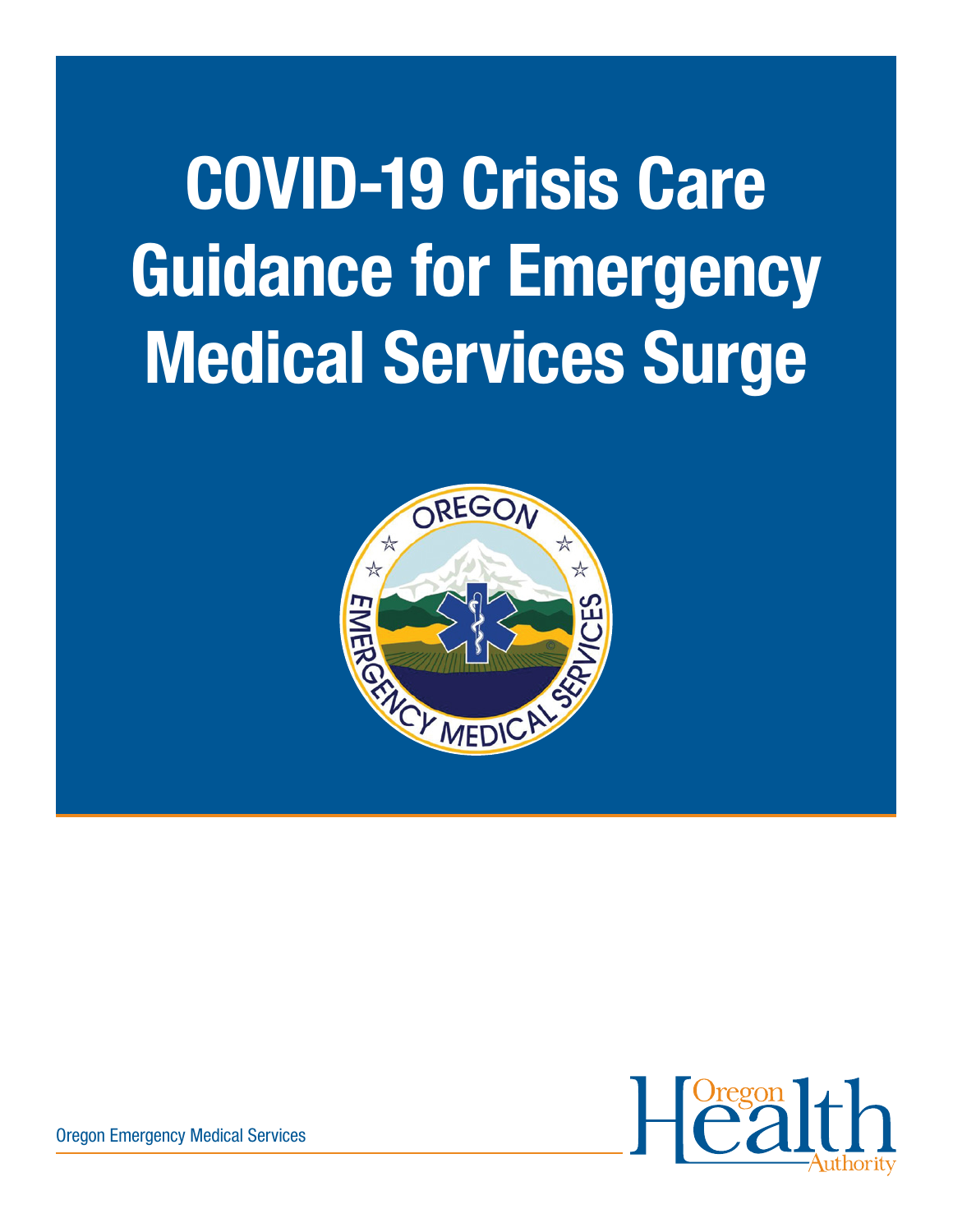# COVID-19 Crisis Care Guidance for Emergency Medical Services Surge

Under the Governor's Executive Orders related to COVID-19, The Public Health Director, in consultation with the Public Health Medical Advisory Group (MAG), has been authorized to direct Emergency Medical Services (EMS) and other health partners to plan for, and deploy strategies to manage surge during the COVID-19 Pandemic. This document was developed by an Oregon Health Authority (OHA) committee of experts chaired by the State EMS Medical Director. This guidance may be of value to individual agencies, counties, or regions experiencing a surge even when the whole state is not in crisis. Including, for example, a rural, geographically isolated EMS agency, which may experience a severe staffing shortage due to illness, or quarantine after an exposure.

This guidance is designed to be used with the [Oregon Crisis Care Guidance](https://www.theoma.org/CrisisCare) (OCCG), June 2018. The guidance is not regulation, but best practices gleaned from local, national and international experiences during disasters. This guidance is likely to evolve as we learn together.

We know that each EMS systems is unique and that what works for one may not work for another. This guidance is neither exhaustive nor required. Regions may benefit from different strategies in different situations, and should customize within the context of local Ambulance Service Areas (ASA), medical surge, and disaster plans and consider area culture, resources, strengths and limitations.

Strategies in this guidance are presented to take into account the extent of healthcare surge, resources available and the stage of EMS response. Emergency response is complex. Clearly, the strategies outlined in this guidance will not come into play in every situation, nor in a predictable sequence. Medical surge may wax and wane, and recommendations may overlap necessitating clear triggers to implement or retire some strategies.

On page 3 of this document you will find a matrix that breaks down elements of an EMS response for conventional, contingent, and crisis care guidance. Each element of this matrix represents an individual strategy that links to detailed guidance in the document like a table of contents.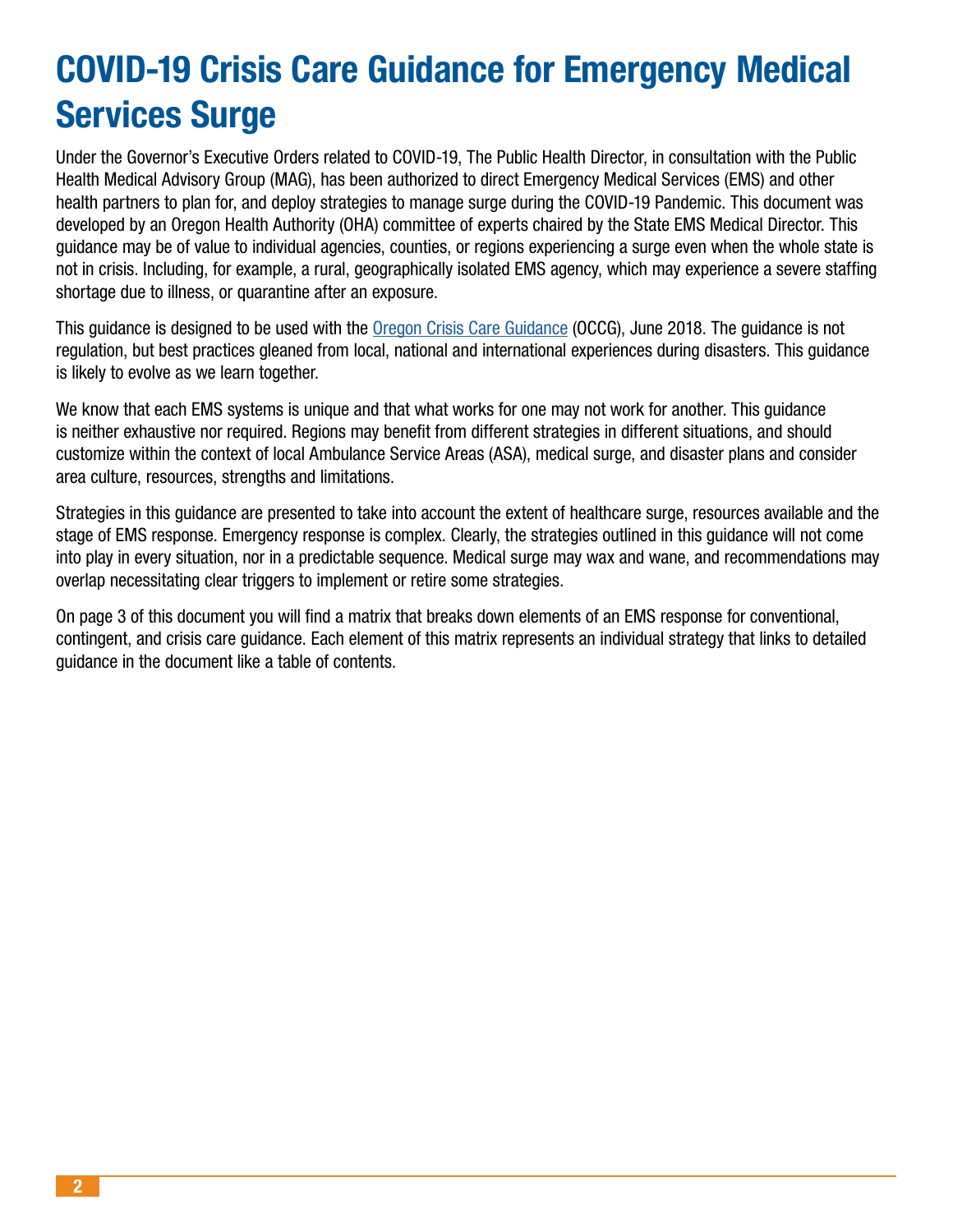# <span id="page-2-0"></span>Search by category

|                                    | <b>Conventional</b>                         | <b>Contingent</b>                                                  | <b>Crisis</b>                                       |
|------------------------------------|---------------------------------------------|--------------------------------------------------------------------|-----------------------------------------------------|
| <b>Dispatch</b>                    | <b>Implement EIDS For</b><br>medical call   | <b>Implement EIDS for all calls</b>                                | <b>Implement EIDS for all calls</b>                 |
|                                    |                                             | Implement pandemic card                                            | Implement pandemic card                             |
|                                    |                                             | <b>Medical triage at PSAP</b>                                      | <b>Medical triage at PSAP</b>                       |
|                                    |                                             | <b>Alternative staffing at PSAP</b>                                | <b>Alternative staffing at PSAP</b>                 |
| <b>Response</b>                    | Per ASA plan                                | <b>Enhanced triage at scene</b>                                    |                                                     |
|                                    |                                             | Deploy non-transport vehicle for<br>patient assessment             |                                                     |
|                                    |                                             | <b>Extended response times to</b><br>certain calls                 |                                                     |
|                                    |                                             | No response to certain calls                                       |                                                     |
|                                    |                                             | <b>Increase capacity Additional units</b>                          | <b>Extended response to all calls</b>               |
|                                    |                                             | Alternate response within<br>jurisdiction                          |                                                     |
|                                    |                                             | <b>Closest unit regardless of</b><br>jurisdiction                  |                                                     |
| <b>Transport &amp; Destination</b> | Per standing orders                         | <b>Transport to alternate destination</b>                          | <b>Batch transports</b>                             |
|                                    |                                             |                                                                    | Non-ambulance transports                            |
|                                    | Specialty hospital or<br>hospital of choice | <b>Limit patient hospital destination</b><br>choice                | Closest hospital +/- transfer<br>for specialty care |
| <b>Staffing &amp; Equipment</b>    |                                             | Alternate staffing & equipment                                     | <b>Non-EMS personnel staffing</b>                   |
| <b>Level of Care</b>               | Per ASA Plan                                | <b>Modified per MD</b>                                             | <b>Limited as staff and equipment</b><br>allow      |
| <b>PPE</b>                         | Per current OHA<br>guidelines               | <b>Strategies to increase availability</b>                         | <b>Strategies for alternate PPE</b>                 |
| <b>Regulation</b>                  | Normal regulatory<br>structure              | <b>Modify regulations:</b><br><b>Waivers &amp; emergency rules</b> | Suspend enforcement of<br>regulations               |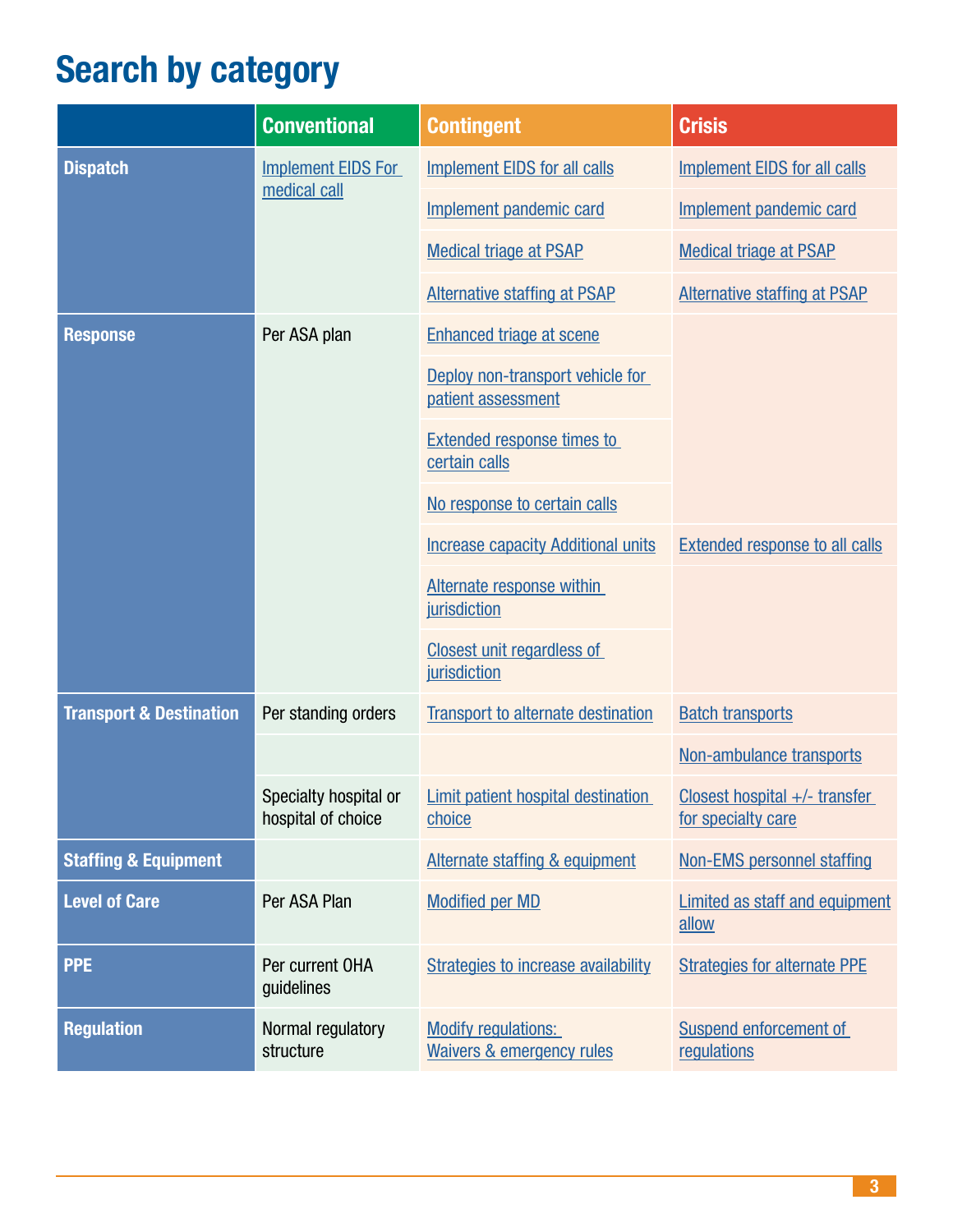# <span id="page-3-0"></span>Dispatch — Emerging Infectious Diseases Screening (EDIS) Guidance — Medical

The following guidance is intended to be used by PSAP call centers if widespread community transmission of COVID-19 has occurred to identify calls that may pose a risk to first responders.

1. PSAPs should implement an EIDS, or screen for fever, cough or difficulty breathing for the following Medical Priority Dispatch System (MPDS) or equivalent cards. The query process should never supersede the provision of pre-arrival instructions to the caller when immediate lifesaving interventions (e.g., CPR) are indicated.

2.

|    | <b>MPDS or equivalent card number</b> |
|----|---------------------------------------|
| 6  | <b>Breathing Problems</b>             |
| 26 | <b>Sick Person</b>                    |
|    | Medical directors' discretion         |

- 3. PSAPs may screen all callers for any of the following symptoms: fever, cough, difficulty breathing.
	- a. Ask the following questions:
		- i. Does the person have fever or symptoms of lower respiratory infection, such as cough or shortness of breath? OR
		- ii. Is patient located at a long-term care facility flagged by local public health authority (LPHA) as having an active COVID-19 outbreak?
- 4. If the patient meets the above criteria, then PSAPs should:
	- a. Provide medical care per protocol.
	- b. Alert responding agencies of the possibility of a respiratory pathogen as soon as possible.
	- c. Follow LPHA policies for reporting and follow up of health care workers with contact to suspected cases.
	- d. Be in contact with the CDC quarantine station of jurisdiction for the port of entry [CDC Quarantine](https://www.cdc.gov/quarantine/quarantinestationcontactlistfull.html#seattle)  [Station Contact List](https://www.cdc.gov/quarantine/quarantinestationcontactlistfull.html#seattle) for planning guidance
	- e. for ill travelers at US international airports or other ports of entry to the United States (maritime ports or border crossings).
- 5. If they do not meet criteria, discontinue questioning and follow appropriate case entry instructions.
- 6. If call volumes increase to the point that screening interferes with the timely processing of calls, consider suspending EIDS screening.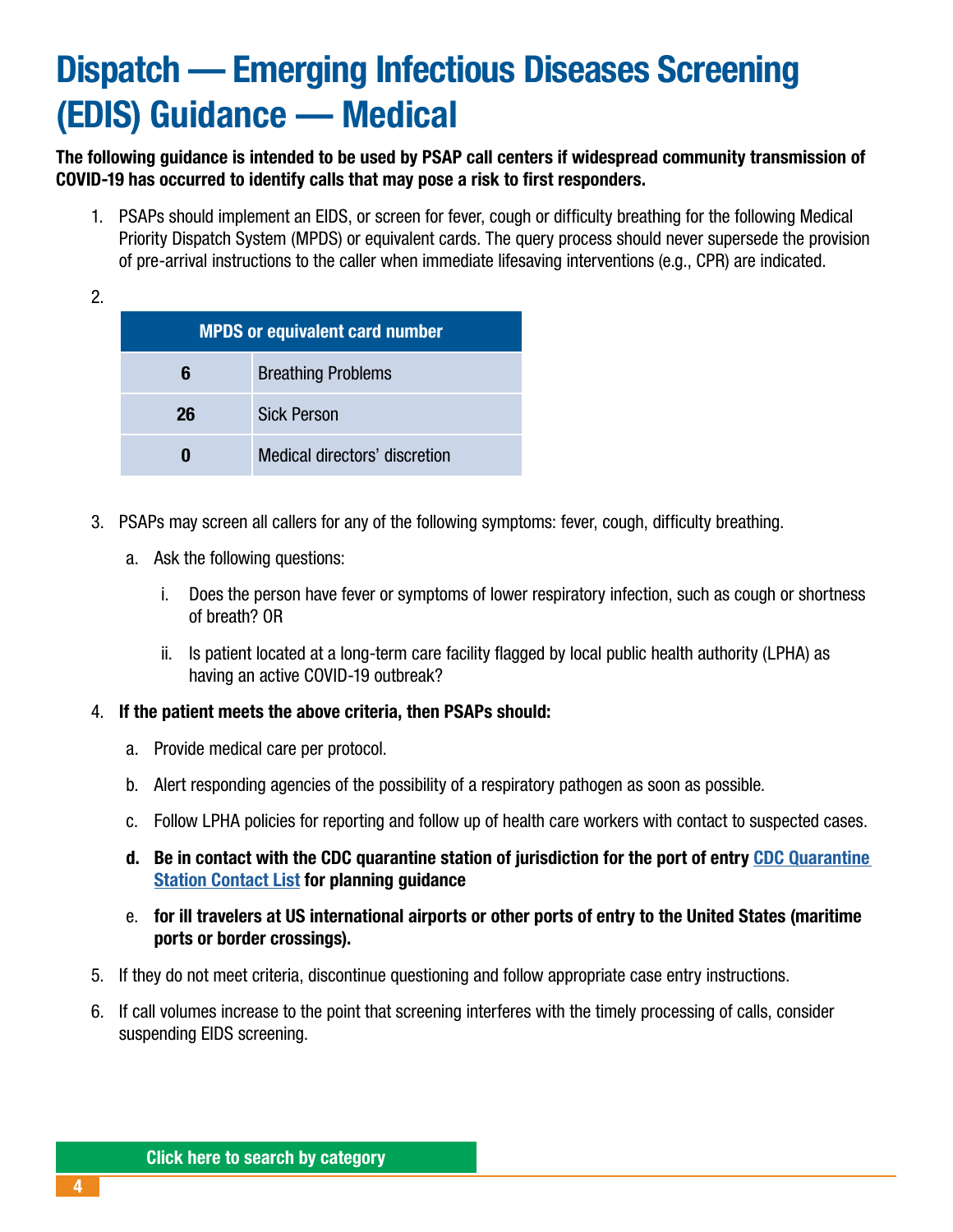# <span id="page-4-0"></span>Dispatch — EIDS Guidance-All

The following guidance is intended to be used by PSAP call centers if widespread community transmission of COVID-19 has occurred, to identify calls that may pose a risk to first responders.

- 1. PSAPs should implement an EIDS or screen for fever, cough or difficulty breathing for ALL calls, when feasible, if local triggers determined by the PSAP director have been met. The query process should never supersede the provision of pre-arrival instructions to the caller when immediate lifesaving interventions (e.g., CPR) are indicated.
	- a. For ALL calls (police, fire, and EMS) ask the following questions:
		- i. Does the person have fever or symptoms of lower respiratory infection, such as fever, cough or shortness of breath? OR
		- ii. Has the person had recent close contact with someone with SARS-CoV-2 infection? OR
		- iii. Is the patient located at a long-term care facility flagged by local public health authority as having an active COVID-19 outbreak?
- 2. If the patient meets the above criteria, then PSAPs should:
	- a. Provide medical care per protocol.
	- b. Alert responding agencies of the possibility of a respiratory pathogen as soon as possible.
	- c. Follow LPHA policies for reporting and follow up of health care workers with contact to suspected cases.
	- d. For ill travelers at US international airports or other ports of entry to the United States (maritime ports or border crossings) should be in contact with the CDC quarantine station of jurisdiction for the port of entry [CDC Quarantine Station Contact List](https://www.cdc.gov/quarantine/quarantinestationcontactlistfull.html#seattle) for planning guidance
- 3. If the patient does not meet criteria, discontinue questioning and follow appropriate case entry instructions.
- 4. If call volumes increase to the point that screening is interfering with the timely processing of calls, consider suspending EIDS screening.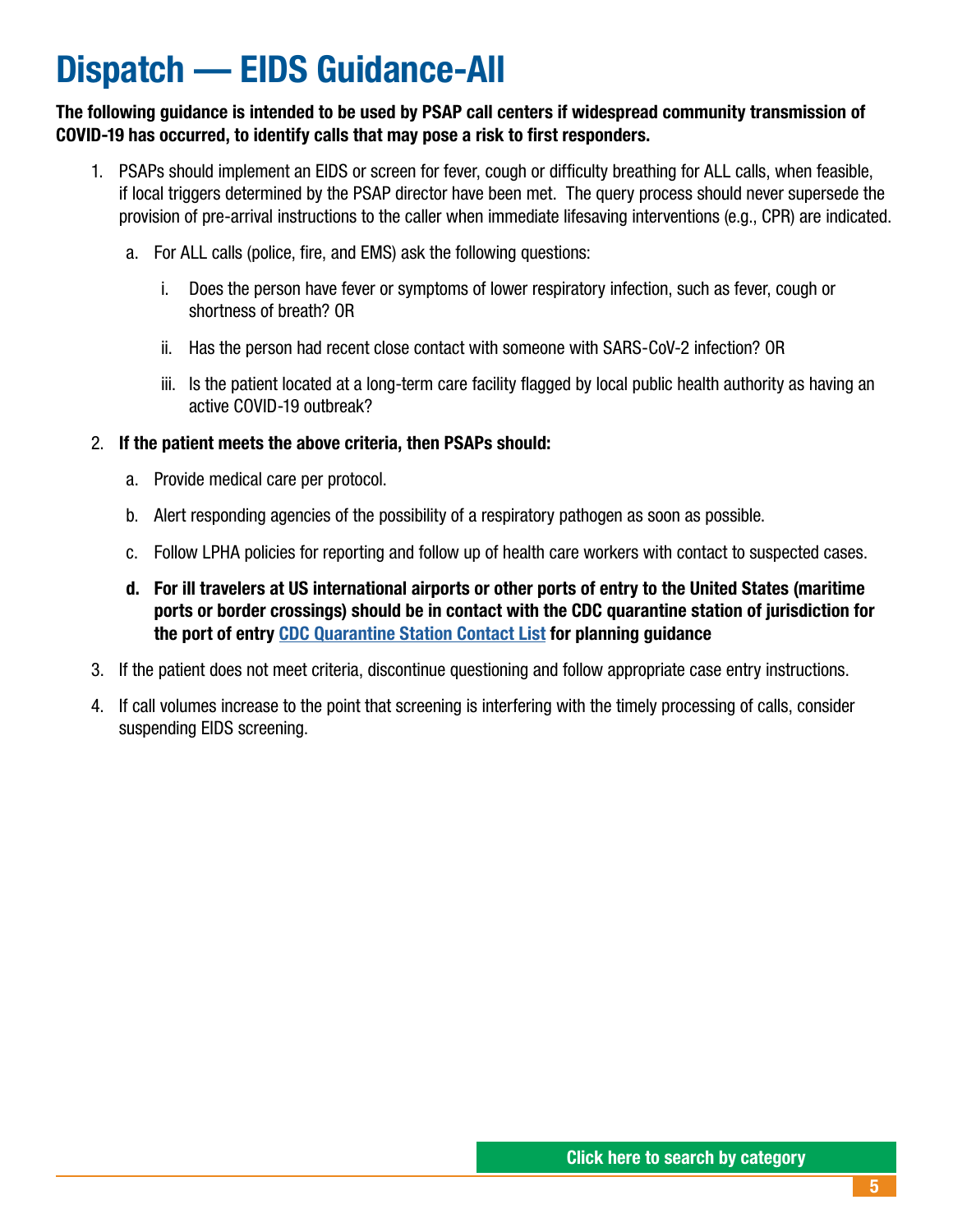# <span id="page-5-0"></span>**Pandemic card:** This provides guidance on how to implement pandemic screening for PSAP's. It is meant to be used for dispatch systems that do not provide a pandemic card.

- 1. Implement new All Caller Interrogation (ACI) which now includes EVERY call:
	- a. What is the address or location of the problem?
	- b. About how old is the patient?
	- c. Is the patient male or female?
	- d. Is the patient conscious?
	- e. Is the patient breathing normally?
	- f. (NO NO GO: Patient conscious = NO, Patient breathing normally = NO, start CPR = GO!)
	- g. What is the problem?
	- h. What is the phone number you're calling from?

#### NOTE: Ask questions, I, j, & k BEFORE going to the appropriate Chief Complaint Card.

- i. Does the person have fever or symptoms of lower respiratory infection, such as cough or shortness of breath?
- j. Has the patient been in contact with anyone with known COVID-19?
- k. Is patient located at a long-term care facility flagged by local public health authority as having an active COVID-19 outbreak?
- 2. If Yes to i., j., or k., give appropriate pre-arrival instruction (PAIs) COVID-19 Pandemic Vital Points Card
- 3. If the patient does not meet criteria in #2 above, THEN proceed to the Chief Complaint card.
- 4. PAIs s are:
	- a. Advise the patient to remain where they are.
	- b. Advise the patient to separate from other persons, if possible.
	- c. Advise the caller (if not the patient) to stay at least six (6) feet away from the patient until responders arrive.
	- d. Have all others who have been in contact with patient remain where they are, provided it is at least six (6) feet away.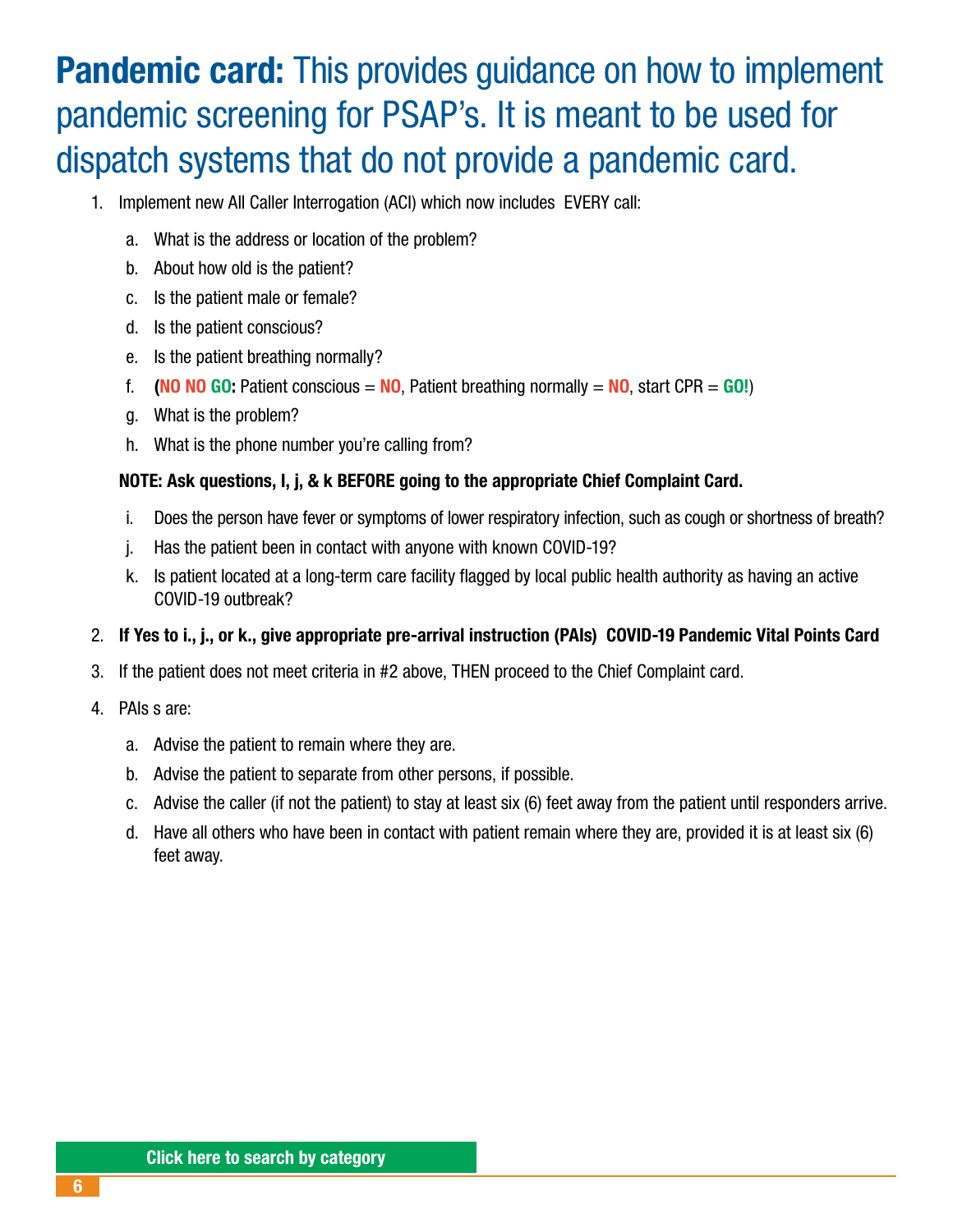### Implementation

Responder Awareness Police & Fire (Pl/P2/Fire) — On all Priority 1 and Priority 2 Police calls AND Fire calls (PA-Public Assist, etc.), ask the same Emergency Medical Dispatch (EMD) COVID-19 questions (1.i, j, and k, above). A supervisor or lead staff should be in contact with each of you, provide you the training outline, and answer any questions you may have regarding this new temporary call taking process for those types of calls.

CAD documentation and broadcasting — Make sure that for any potential COVID-19 patient, you broadcast "USE UNIVERSAL PRECAUTIONS" over the radio.

Documentation: On medical calls, attempt to get a name and phone number because the responding agency may have additional questions for the caller and wish to contact them directly, particularly if there is a concern of COVID-19.

What is the best way to document these calls now that you are required to ask these additional questions on medical/police/fire calls? After reviewing multiple calls, here are some examples. Again, this is important because you are helping responders see this information from the CAD entry on their mobile data computers. This helps them plan and prepare for how they want to handle the situation, and to properly identify appropriate Personal Protective Equipment (PPE) for the call. This includes police, fire and EMS agencies

#### 5. Example 1: Positive or Yes Answers -

- a. \*\*COVID-19 patients at this facility\*\*
- b. \*\*Both RP and son have been fighting a low-grade fever, diarrhea and sore throats\*\*
- c. \*\*RP has been exposed to COVID-19\*\*
- d. \*\*Male in parking lot require medical; thinks it might be COVID-19 related\*\*
- e. \*\*Patient wheezing No to other COVID-19 questions asked\*\*

#### 6. Example 2: Negative or No Answers -

- a. \*\*They tested RP for COVID-19 on Monday- it was Negative, No contact, No travel\*\*
- b. \*\*No to ALL COVID-19 questions\*\*
- c. \*\*No to all screening questions COVID-19\*\*
- d. \*\*Negative fever, Negative travel, Negative COVID-19 contact \*\*
- e. \*\*No to COVID questions\*\*

#### 7. Example 3: When it may be difficult to get these questions answered effectively:

- a. 2nd hand or 3rd party caller, not at the location (be sure to get premise contact and phone number if we need to call)
- b. In progress or rapidly progressing police calls (1 & 2's) focus on safety admonishments first, but ASAP, we need to tell the caller you have priority responder safety questions to ask regarding COVID-19. Document the responses in the call and then go right back to appropriate call taking questions as you would do normally.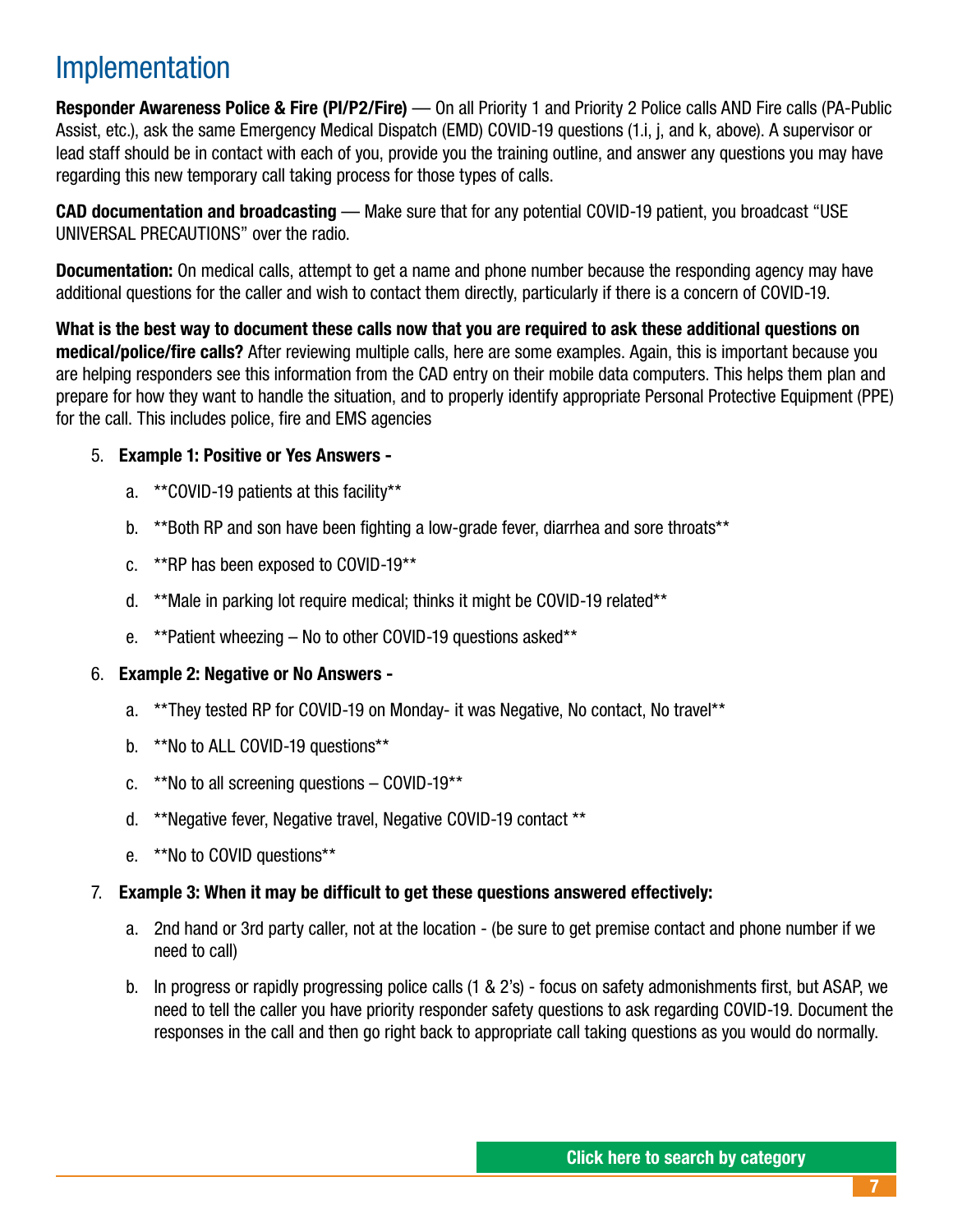# <span id="page-7-0"></span>PSAP Pandemic Card Implementation Matrix

|                                                     | <b>LEVEL 1</b>                                                                                                                                                                                               | <b>LEVEL 2</b>                                                                                                                                                                                                                                                                                                                                                                                                                                                                      | <b>LEVEL 3</b>                                                                                                                                                                                                                                                                                                                                                                                                                                                                              |
|-----------------------------------------------------|--------------------------------------------------------------------------------------------------------------------------------------------------------------------------------------------------------------|-------------------------------------------------------------------------------------------------------------------------------------------------------------------------------------------------------------------------------------------------------------------------------------------------------------------------------------------------------------------------------------------------------------------------------------------------------------------------------------|---------------------------------------------------------------------------------------------------------------------------------------------------------------------------------------------------------------------------------------------------------------------------------------------------------------------------------------------------------------------------------------------------------------------------------------------------------------------------------------------|
| <b>PSAP</b>                                         | Ask additional screening<br>questions and document in CAD<br>call. (EDIS card)<br>Advise responding units to<br>"Use Universal Precautions"<br>if answers to the screening<br>questions are "yes- positive". | Altered dispatch plan<br>• Some calls will not get a<br>response to the scene.<br>• Make possible connection<br>to alternate resources.<br>• Referred caller to<br>telemedical resources or a<br>clinician in PSAP<br>• Offer other services<br>available.<br>Fire Liaison on site at PSAP<br>• Make calls to patients not<br>receiving services.<br>• Make calls to patients<br>receiving delayed response.<br>• Help with resource<br>allocation (move up of<br>transport units). | Further altered dispatch plan<br>• Some calls will not get a<br>response to the scene.<br>• Make possible connection<br>to alternate resources<br>• Referred caller to<br>telemedical resources or a<br>clinician in PSAP.<br>• Offer other services<br>available.<br>Fire Liaison on site at PSAP<br>• Make calls to patients not<br>receiving services.<br>• Make calls to patients<br>receiving delayed response.<br>• Help with resource<br>allocation (move up of<br>transport units). |
| <b>Fire Agency</b>                                  | No Change                                                                                                                                                                                                    | Fire only to Code 1 calls (will<br>ask for transport unit as<br>needed)<br><b>No Response or Delayed</b><br>response to Fire Only Code 1<br>call (e.g.- "Assault Exposure,<br>Fall, Sick/Unknown, Suspected<br>Death, Toxic Exposure, Trauma/<br>Eye'                                                                                                                                                                                                                               | No response or Delayed<br>response to all Code 1 calls.<br>Fire only response to certain<br>calls (TBD) (unit will request<br>transport unit as needed)<br>Fire response code 3 to (TBD)<br>calls, with transport unit.                                                                                                                                                                                                                                                                     |
| Transport-<br><b>Ambulance and</b><br><b>Medics</b> | No Change                                                                                                                                                                                                    | No response to Code 1 calls<br>unless Fire Agency requests<br>dispatch                                                                                                                                                                                                                                                                                                                                                                                                              | No response to (TBD) calls<br>unless requested by unit on<br>scene<br>Respond with Fire units on<br>(TBD) Code 3 calls                                                                                                                                                                                                                                                                                                                                                                      |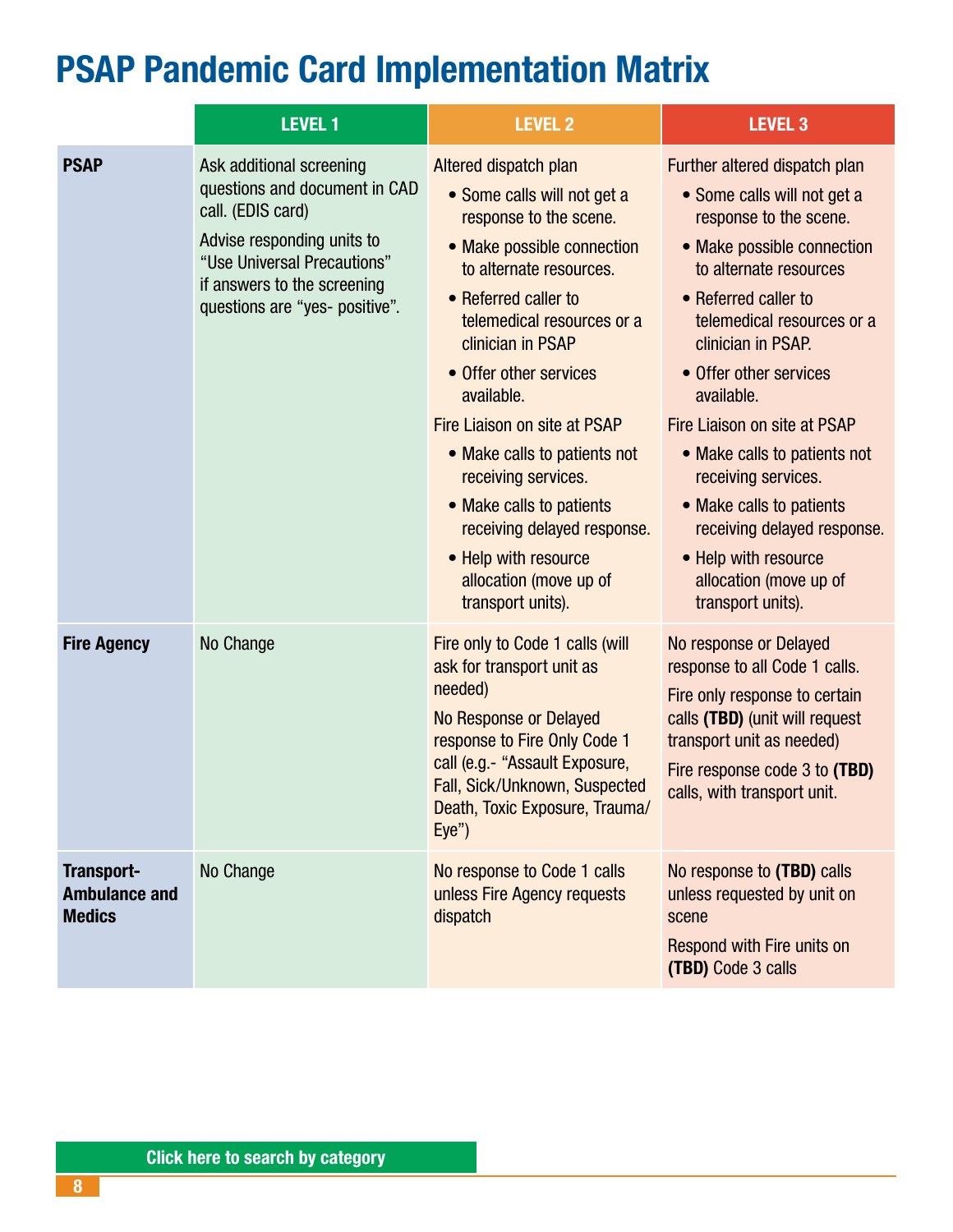# <span id="page-8-0"></span>Dispatch — Medical triage at PSAP Guidance

The following guidance is intended to be used by PSAP call centers if widespread community transmission of COVID-19 has occurred, to identify calls that may be transferred to a medical advice line for further triage under crisis care guidelines.

# ADULT PATIENTS > 15y/o

Implementation of this guideline is solely at the discretion of the PSAP's medical director. If at any time the person performing call triage feels there is a life-threatening emergency, dispatch EMS and stop further expanded questioning regarding infectious disease screening.

Some examples of this type of emergency may be (but not limited to):

- Severe difficulty breathing (struggling for breath, unable to speak or cry, severe retractions, wheezing, gasping)
- Caller states patient is blue, not responding or in distress, bluish lips or tongue
- Person performing triage feels life threatening emergency is unfolding for any reason

Otherwise, a call received by call center or 911 dispatch should start with normal case entry questions.

If a caller voices a complaint of chest pain, abdominal pain, or any symptoms other than a fever, cough, respiratory or infectious disease signs and symptoms, continue as per normal protocol.

If the caller believes they have influenza, COVID-19, or any other respiratory infection, continue with protocol below. Common respiratory symptoms include fever, cough, headache and muscle aches. Chest pain is *not* a common symptom.

If the patient with infectious respiratory symptoms has any of the following symptoms, continue with normal call processing:

- Shortness of breath/difficulty breathing
- Recurrent vomiting/unable to keep fluids down
- Chest pain
- Unable to ambulate/profound weakness

If the patient has any of the following medical conditions, continue with normal call processing:

- Asthma, COPD, Emphysema, CHF
- Immunosuppression (HIV, current chemotherapy, other immunosuppressive drugs)

#### If the patient with infectious respiratory symptoms meets any of the following criteria, continue with normal call processing:

- Over 65 years of age
- Lives alone, with no family available to provide assistance or transportation.
- Other exclusions defined by the medical director

If the patient is not included in a high-risk category (as listed above) and there is no other reason to send an ambulance per other normal protocols (e.g., patient has chest pain) then:

- Offer to connect them to the **local clinical referral line** for further help and information.
- Offer the option of recalling 911 dispatch or call center if the condition worsens or changes.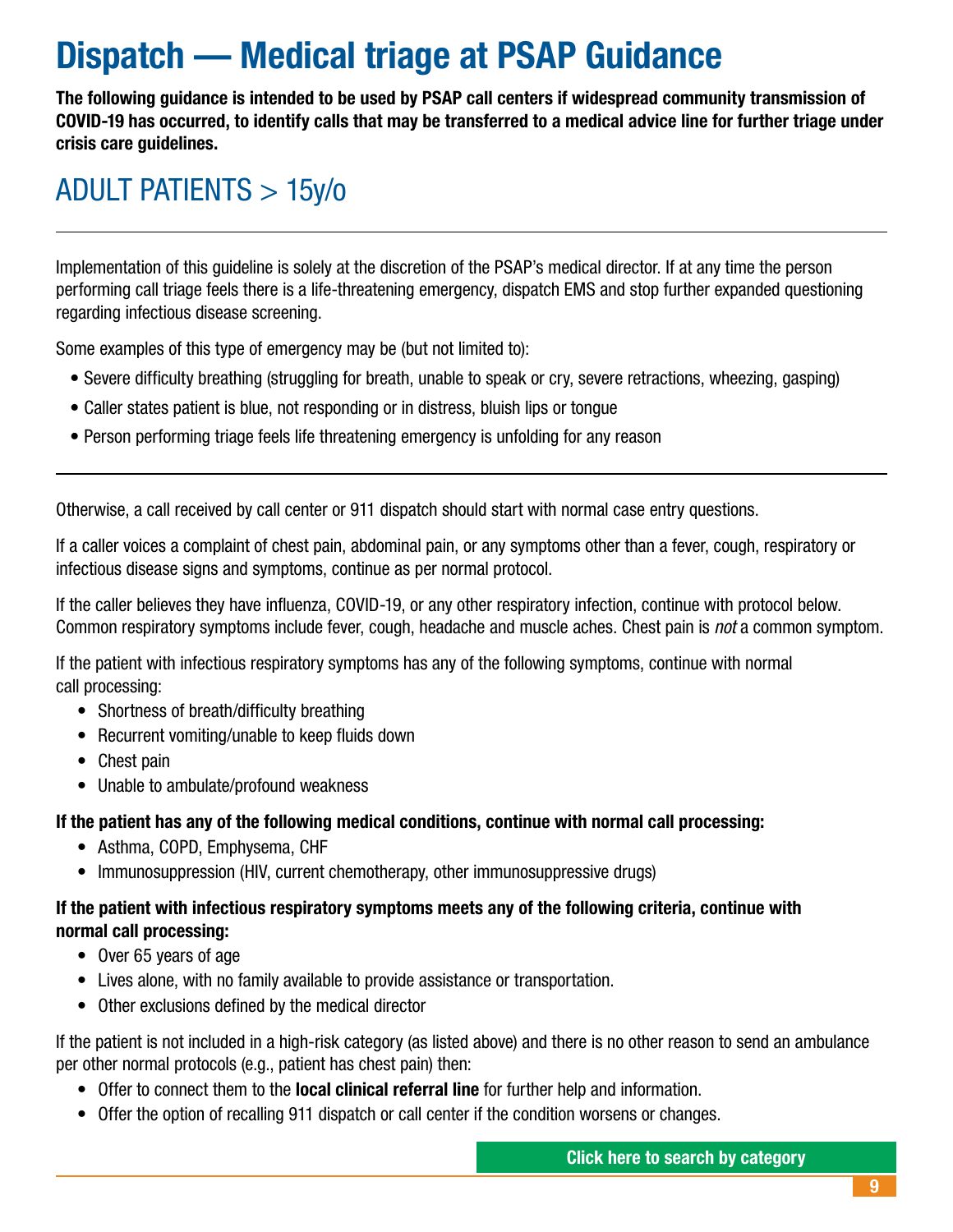# <span id="page-9-0"></span>Response — Enhanced Triage Guidance

The following guidance is intended to be used by EMS if widespread community transmission of COVID-19 has occurred, to mitigate the risk of EMS exposure.

# ALL PATIFNTS

Nothing in this guidance should be interpreted to override the EMS professional's judgment as to the acuity of the patient and their need for treatment. Implementation of this guideline is completely at the discretion of EMS medical directors, who must provide specific guidance.

For call dispatched as:

| <b>MPDS or equivalent card number</b> |                               |
|---------------------------------------|-------------------------------|
| 6                                     | <b>Breathing Problems</b>     |
| 26                                    | <b>Sick Person</b>            |
|                                       | Medical directors' discretion |

### Specific Changes: Initial Patient Encounter

- 1. All patients are initially assessed from distance of six (6) feet to reduce potential for exposure of personnel to COVID-19 or other infectious illness. There will be situations in which this option will be automatically excluded by the acuity of the call.
- 2. Patients with potential infection will be asked to apply a surgical mask that will be supplied by EMS from a distance of six (6) feet.
- 3. Bystanders and family will be asked to maintain the minimum, same separation from personnel.
- 4. If a remote or virtual method of providing the initial interview is available, such as telemedicine or videoconferencing, it is acceptable for conducting the initial triage.

### Approach to the patient

- 1. When circumstances permit, only one provider will directly assess the patient.
- 2. If circumstances allow, interview the patient outside the residence in open air.
- 3. The minimal expected amount of equipment will be brought to the patient's side, however, Sp02 is required.
- 4. The interview should be done from the maximal distance that still allows for clear communication.
- 5. Avoid standing directly in front of the patient.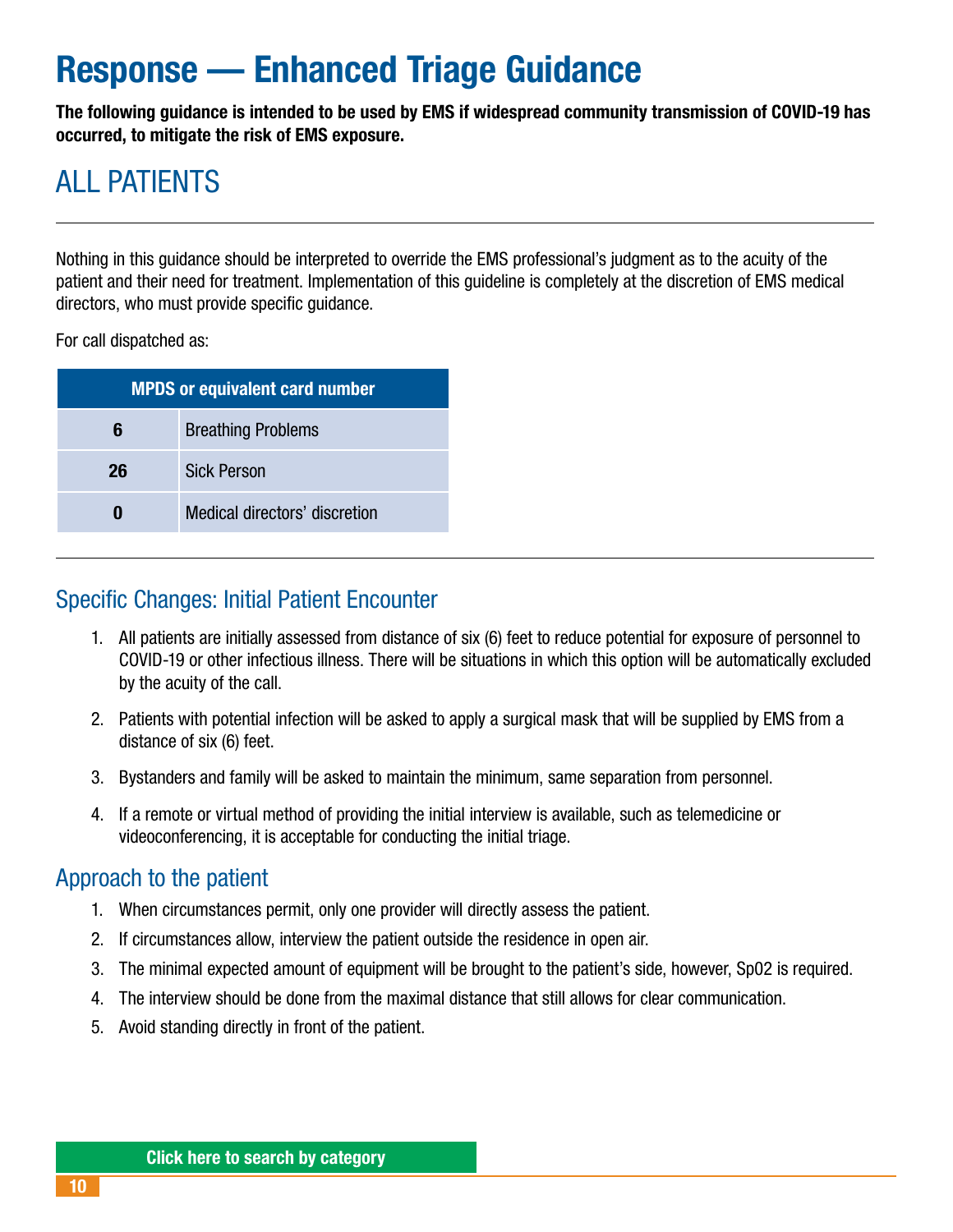### Patient Assessment

- 1. Temperature becomes a crucial first vital sign if positive, but does not exclude infection if negative. If possible, use non-oral thermometers.
- 2. Respiratory rate and Sp02 must be accurately recorded.
- 3. The use of stethoscope will be discouraged as it brings the provider closer to the patient and is a source of infection spread.
- 4. Recording of the BP is best done by automatic device.
- 5. Avoid asking the patient to open mouth.
- 6. Auscultation of breath sounds will not routinely be done. Asking the patient to take a deep breath may stimulate cough.
- 7. Movement to the ambulance: allow the patient to self-ambulate, if appropriate.

### EMS Actions

Assess patient for the following:

- Patient has symptoms of lower respiratory infection, such as fever, cough, or shortness of breath, OR
- Patient has had contact with someone with known COVID-19, OR
- Call location is a long-term care facility known to have COVID-19 cases.

If the patient meets any of the above criteria, then:

- 1. Involve the fewest EMS personnel required to minimize possible exposures.
- 2. Ensure that the patient is masked.
- 3. Provide medical care per protocol.
- 4. Ensure that personnel use contact, droplet, AND airborne precautions, as follows:
	- a. Wear a single pair of disposable patient examination gloves
	- b. Wear disposable isolation gown. If there are shortages of gowns, they should be prioritized for aerosolgenerating procedures, and care activities where splashes and sprays are anticipated.
	- c. Use respiratory protection (i.e., N-95 or higher-level respirator). If running low on respirators, facemasks are an acceptable alternative. Respirators should be prioritized for procedures that are likely to generate respiratory aerosols.\*
	- d. Wear eye protection (i.e., goggles or disposable face shield that fully covers the front and sides of the face).
- 5. Use caution with aerosol-generating procedures and ventilate ambulance if possible.
- 6. Notify the receiving hospital (according to local protocols) of potential infection as soon as possible.
- 7. Disinfect using EPA registered [Disinfectants for Use Against SARS-CoV-2](https://www.epa.gov/pesticide-registration/list-n-disinfectants-use-against-sars-cov-2).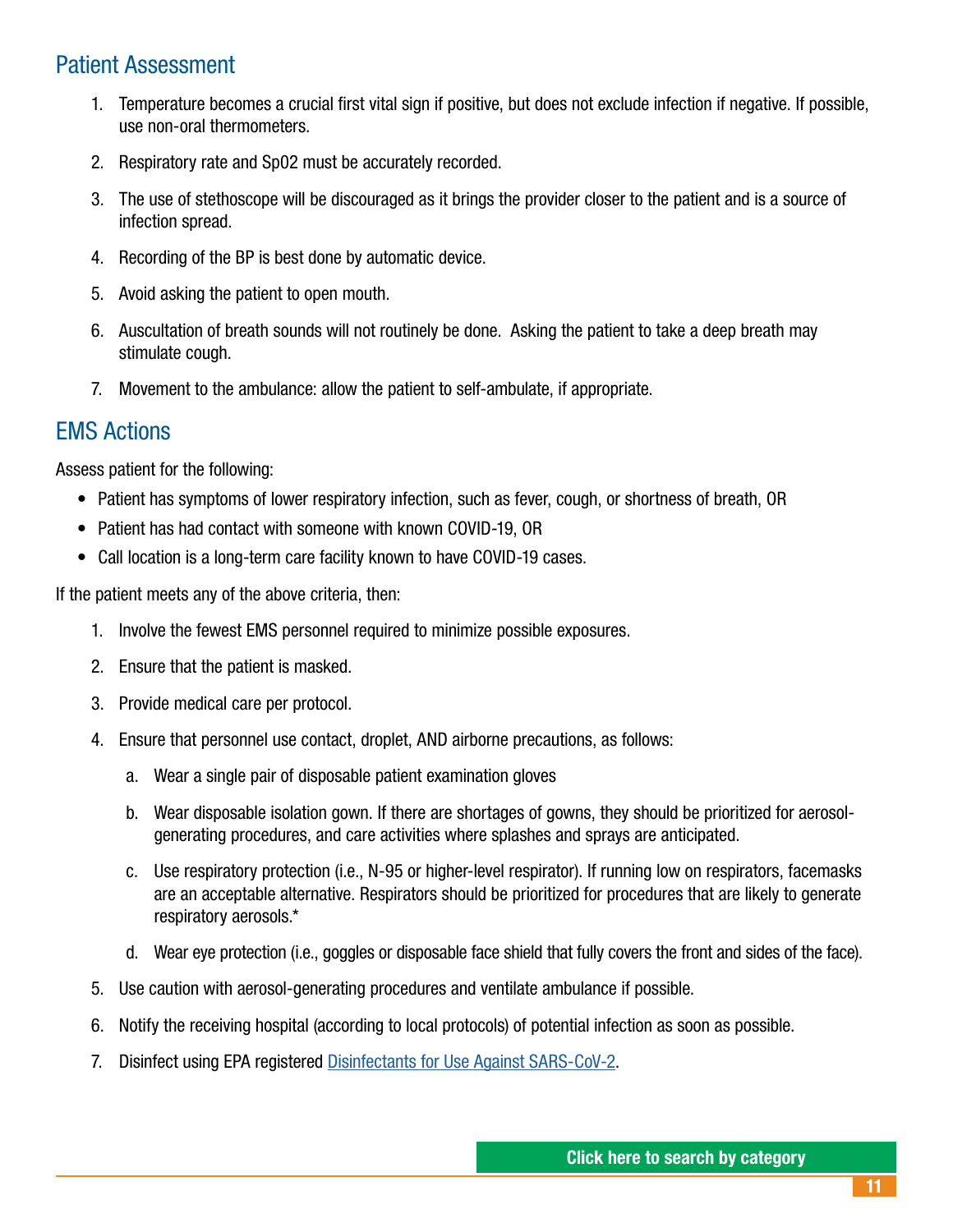# <span id="page-11-0"></span>Transport — Treat and not Transport/Transport to Alternative Destination Guidance

The following guidance is intended to be used by EMS if widespread community transmission of COVID-19 has occurred, to identify patients that may be eligible for treatment without transport, or transport to an alternate care site for patients with suspected COVID-19 under crisis care guidelines.

# ADULT PATIENTS > 15y/o

Nothing in this guidance should be interpreted to override the EMS professional's judgment as to the acuity of patients and their need for treatment and transport. Implementation of this guideline is completely at the discretion of EMS medical directors, who must provide specific standing orders to implement a treatment without transport, or treatment and transport to alternative destination pathway.

For call dispatched as:

| <b>MPDS or equivalent card number</b> |                               |
|---------------------------------------|-------------------------------|
| 6                                     | <b>Breathing Problems</b>     |
| 26                                    | <b>Sick Person</b>            |
|                                       | Medical directors' discretion |

If the patient has any of the following symptoms other than fever, cough, respiratory or infectious disease symptoms, continue as per normal protocol.

- Chest pain, other than mild with coughing
- Shortness of breath with activity
- Syncope
- Diaphoresis
- Cyanosis
- Respiratory Distress
- Recurrent vomiting/unable to keep fluids down
- Inability to ambulate/profound weakness
- Other exclusions defined by the medical director

#### If the patient with infectious respiratory symptoms has any of the following findings, continue as per normal protocol:

- $>65$   $V/0$
- Respiratory Rate  $<8$  or  $>20$
- $\bullet$  02 Saturation  $<$  94%
- Heart Rate >100 bpm
- Systolic BP <100
- $GCS < 15$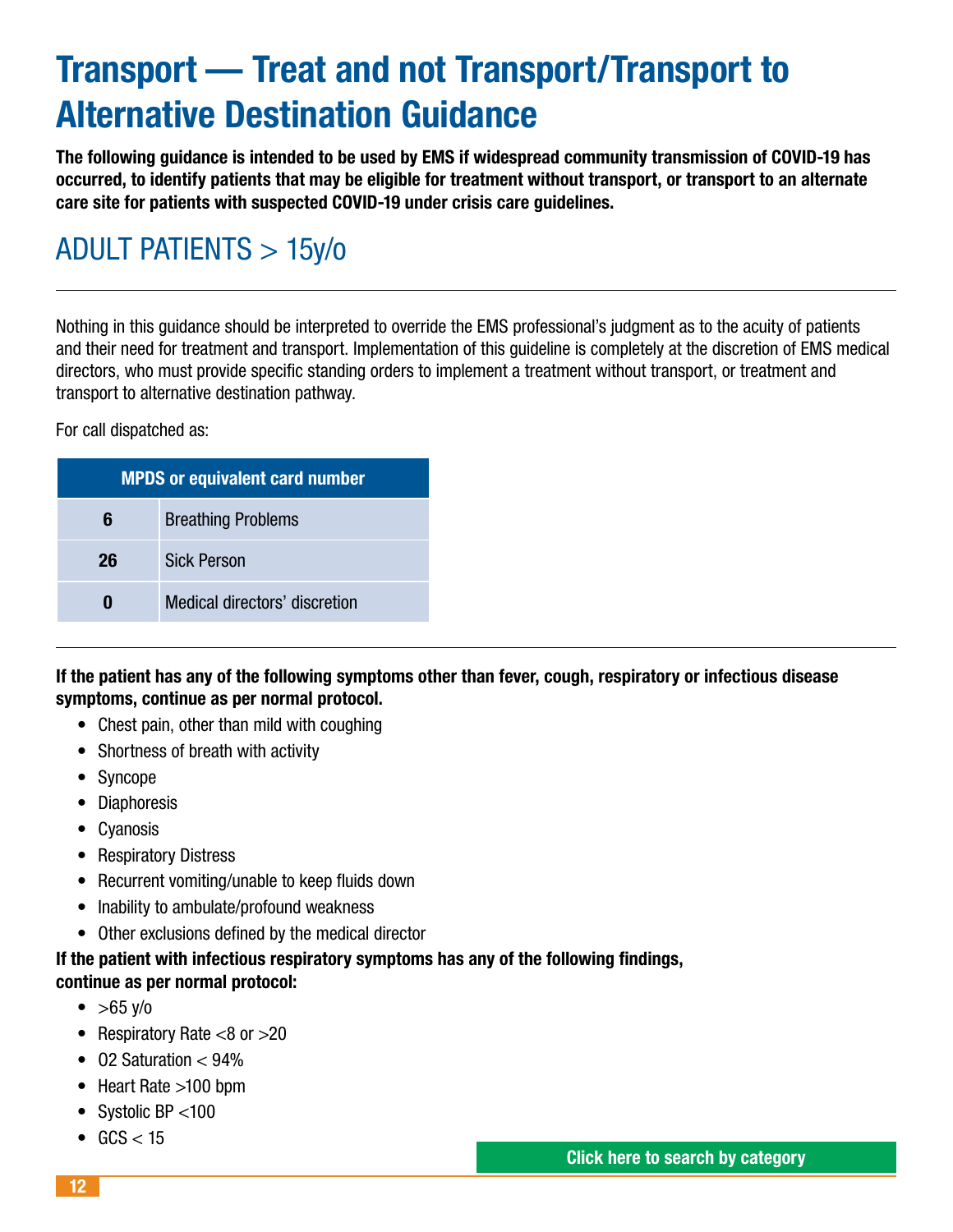The patient meets criteria for EMS non-transport if:

- The patient has a support system.
- The patient is competent.
- The patient consents to not being transported.
- The EMS provider coordinates follow-up care with local public health authorities, primary care providers, community paramedicine programs, or other mechanisms.

Patients who meet dispatch criteria, have none of the symptoms or findings requiring adherence to normal protocol, but do not meet criteria for non-transport, may be transported to an alternate destination\* for the care of COVID-19 patients.

#### Patients with symptoms or findings requiring adherence to normal protocol should be transported to hospital per normal protocol.

\*Under CMS blanket waiver, EMS can transport to hospital-licensed alternate care sites as well as additional nonlicensed sites, including urgent care facilities.

# Transport to Alternate Care Sites

The purpose of this section is to provide guidance for EMS systems when making modifications to system plans to address the demand on healthcare resources and the expanded healthcare delivery system during the evolving COVID-19 pandemic. The EMS system must have flexibility to adapt to the changes being made in the healthcare delivery model. When the healthcare system has expanded to include the establishment of Alternate Care Sites (ACS) and COVID-19 Isolation Facilities (CIF), EMS systems may be called to transport patients from these sites to a higher level of care. As the system becomes more taxed, EMS may need to have the flexibility to triage the patient and transport to a site other than a traditional hospital emergency department.

### Definitions:

#### Alternate Care Sites (ACS)

Provide round the clock care for patients too ill to recover at home, but who are not ill enough to require acute, inpatient care. They are typically staffed by providers equivalent to urgent care/hospitals. An ACS has nursing staff capable of accepting patients requiring in-patient ward care but patients who are not anticipated to require intensive care, acute interventions (Stroke/STEMI), or resuscitation.

#### COVID Isolation Facilities (CIF)

Are facilities where people who have mild COVID-19-related illness, or who test positive for the COVID-19 virus but remain asymptomatic, are housed to decrease potential exposures to household and community contacts. The level of care is focused on providing for basic needs (comfort, hydration, food, laundry) and symptom relief.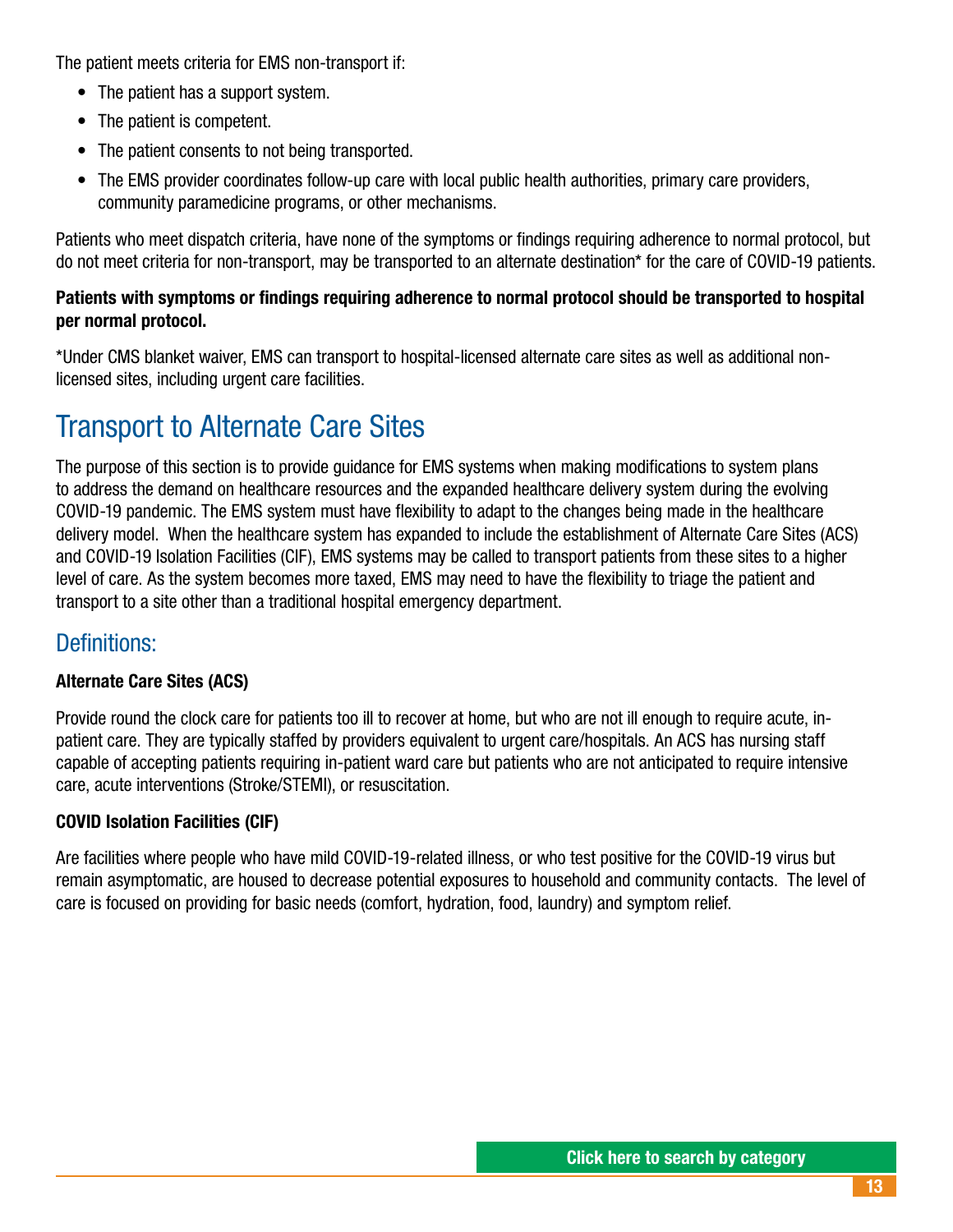# <span id="page-13-0"></span>Deployment of non-transport vehicle for patient assessment

- When the transporting ambulance system is unable to keep up with volume of 911 calls, non-transport vehicles can may be dispatched without an assigned transporting unit for patient assessment and initial treatment, if necessary.
- Non-transporting vehicles could be fire department assets, ambulance supervisor vehicles, or specialized teams assembled for a particular event.
- When there is a known temporary surge in a particular category of 911 call types (i.e. influenza-like illness) specialized rapid assessment teams could respond without a transporting unit assigned to assess the needs of the patient and begin treatment, if needed.
- Non-transport team vehicles must be stocked with, at a minimum, all Basic Life Support (BLS) assessment and treatment equipment required by the State of Oregon, with the exception of transport equipment.
- Specialized rapid assessment team vehicles must be staffed with at least one paramedic and must carry all BLS and ALS assessment and treatment equipment required by the State of Oregon, with the exception of transport equipment.
- Specialized rapid assessment teams may use the Treat and not [Transport/Transport to Alternative destination](#page-11-0)  [Guidance to determine patient disposition](#page-11-0).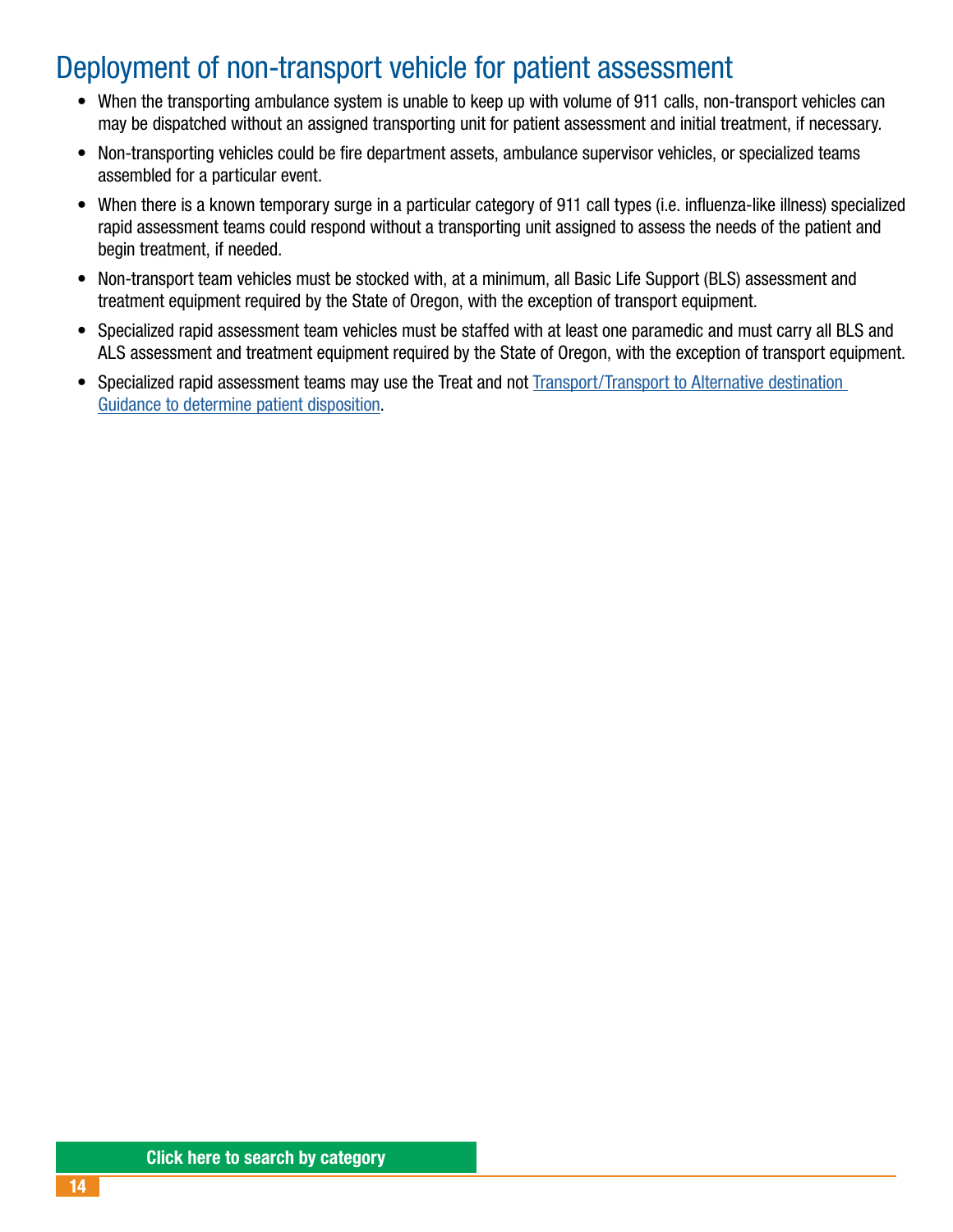# <span id="page-14-0"></span>Increase Ambulance Response Capacity

### Conventional: All ambulances are committed to calls, surge units not activated

Deployment of non-transport vehicle for patient assessment on Code 1 or Alpha calls

No transports of Code 1 or Alpha calls between healthcare facilities

Activate additional swing and surge units

Closest fire suppression company only on unknown if injuries motor vehicle accident (MVA)

### Contingent: All ambulances are committed to calls including surge units

Battalion Commander (BC) to respond to dispatch center

Closest fire suppression company only to Alpha and Bravo calls for patient evaluation

Closest fire suppression company only multiple accidents in the same area: have initial response triage all, as long as all are non-injury or minor injury

Activate all additional swing and surge units

Call mutual aid from unaffected adjacent ASAs

Request mutual aid agencies activate all additional swing and surge units

Request air ambulance crew to staff ambulances, if available.

Deploy single ambulance to multiple calls that have been screened by non-transport units (batch transports).

### Crisis: All ambulances committed, and may be for an extensive amount of time

No response to Code 1 or Alpha calls

Dispatchers should advise callers of a long delay for Alpha & Bravo level calls as no ambulances are available

Closest fire suppression company only to Bravo, Charlie and Delta calls for evaluation, if no BLS units are available.

Use air ambulance as needed for Delta and Echo calls if possible (mostly in rural area)

Split providers on dual ALS ambulances

Pair non-ambulance clinicians with EMS to expand capacity

Start calling outlying nonadjacent ASAs for assistance as needed

Contact Fire Defense Board chief to request conflagration and strike teams from Office of State Fire Marshal (OSFM)

Contact county Office of Emergency Management (OEM) to request ambulance strike teams from Oregon Health Authority (OHA)

Consider using rescue vehicles to transport if needed and/or other fire suppression companies

Consider using Metro buses or school district buses to transport patients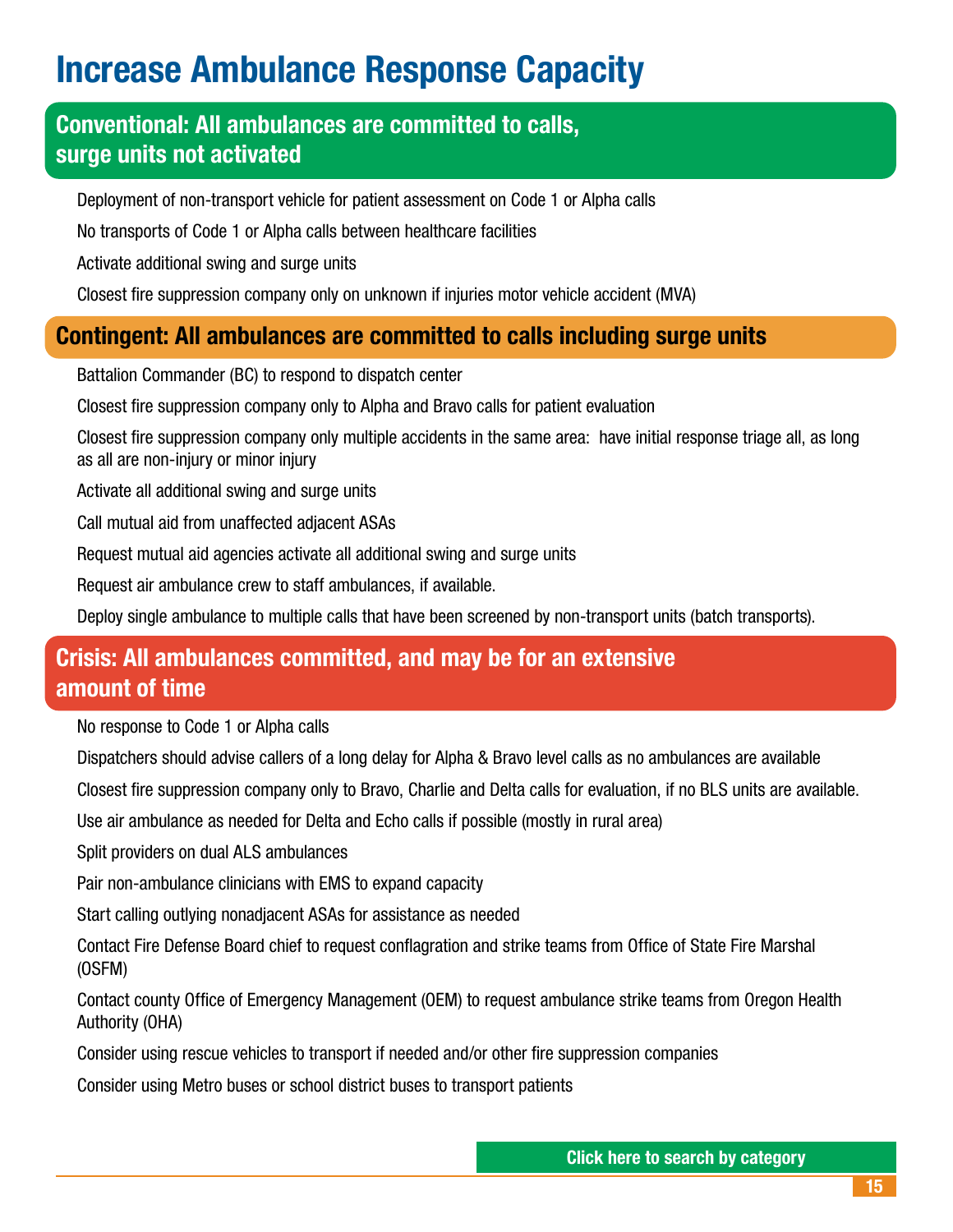# <span id="page-15-0"></span>Staffing & Equipment

# Waiver for Staffing or Equipment OAR 333-255-0000

It may become necessary to consolidate or disperse staffing, and equipment to optimize the surge capability of an EMS system. Strategies include splitting dual ALS crews to double the amount of individual ALS units that can be deployed. This is usually done by replacing one paramedic with an Emergency Medical Technician (EMT) to double the amount of ALS units available. Further considerations include using all ambulances as BLS transports while providing ALS intercepts as necessary. Other strategies might include splitting BLS crews with one nonmedical driver and one EMT per transporting unit to increase the availability of BLS units.

Planning around contingent strategies for staffing and equipment use,, and any necessary waivers to implement them, should be considered during conventional operations well in advance of situations in which they would be needed. Use this waiver when contingent, and crisis plans call for variations in staffing and equipment outside of OAR 333-255-0000. Waivers do not have to be in place during response in the contingent, and crisis setting if waiting for them would otherwise interfere with the public good.

Complete a Request for Exemption or Variance to Oregon Administrative Rule Due to COVID-19 Emergency Response form in order to/if you would like to apply for a variance to staffing or equipment regulations.

[Request for Exemption or Variance to Oregon Administrative Rule Due to Covid-19 Emergency Response](https://sharedsystems.dhsoha.state.or.us/DHSForms/Served/le2752A.pdf)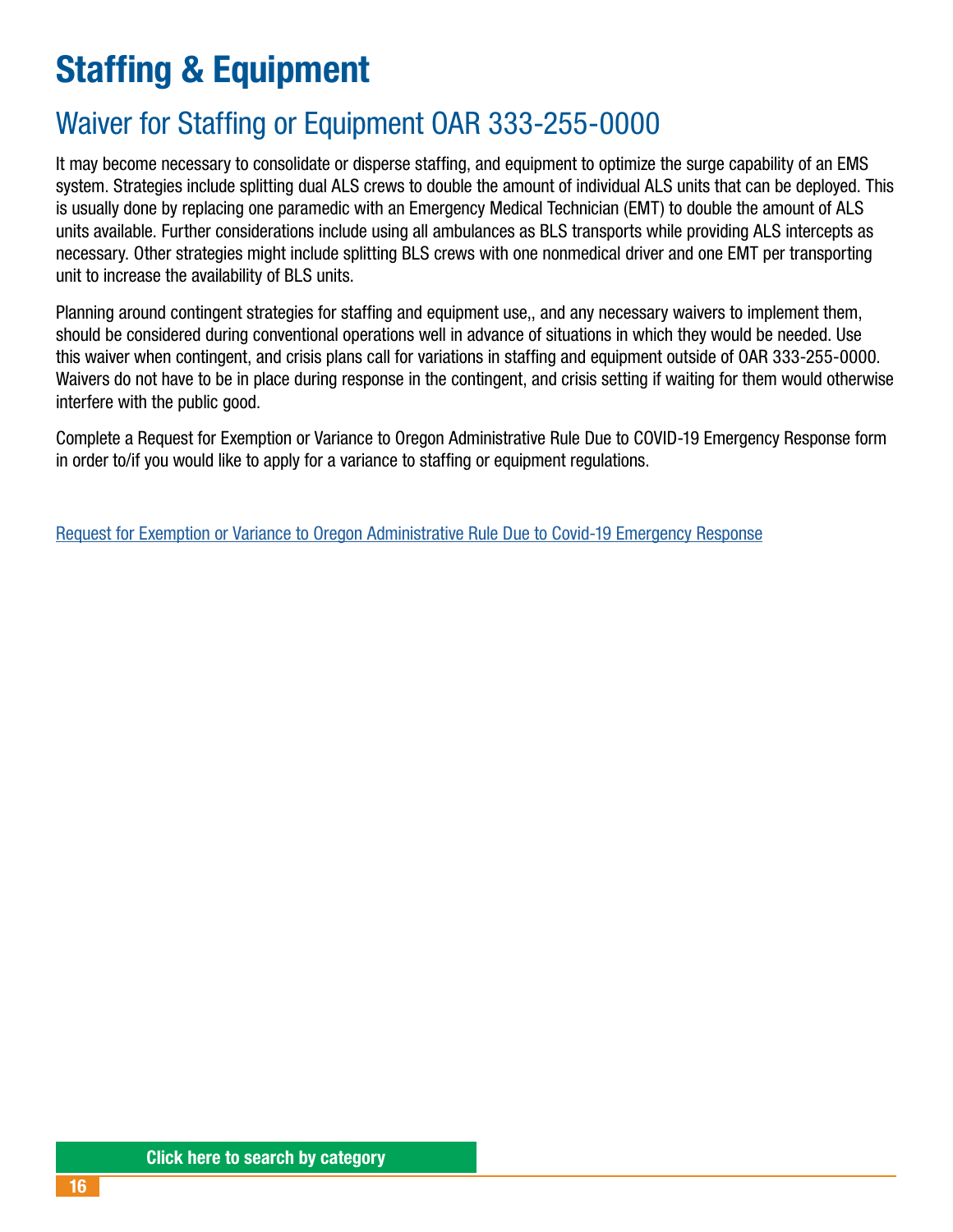# <span id="page-16-0"></span>**Destination**

In conventional operations, the choice of ambulance destination is usually driven by the geography of the region and specialty care availability at a hospital. This may place an undue strain on the EMS system during healthcare surge. Ambulances leaving their service area to go to a specialty hospital, or a hospital of choice, can prolong response times to time-sensitive emergencies. Strategies to keep EMS units available in their service areas in times of surge should be considered based on time and distances to specialty care centers, the capabilities of local hospitals, and the ability to transfer patients to specialty centers. Surge strategies for EMS must take local conditions under consideration and include well-defined triggers for entering contingency and crisis care standards.

The following matrix presents an outline for destination search strategies modeled on familiar time-sensitive emergencies and specialty care centers. It The matrix is only meant as a model and is not inclusive of all specialty care destinations or time-sensitive conditions. Surge measures can only be designed in conjunction with local hospitals and regional referral centers.

|               | <b>Conventional</b>                                                                                                                  | <b>Contingent</b>                                                                                                                              | <b>Crisis</b>                                                                                                 |
|---------------|--------------------------------------------------------------------------------------------------------------------------------------|------------------------------------------------------------------------------------------------------------------------------------------------|---------------------------------------------------------------------------------------------------------------|
| General       | Specialty hospital or                                                                                                                | Limit patient hospital destination                                                                                                             | Closest hospital $+/-$ transfer for                                                                           |
|               | hospital of choice                                                                                                                   | choice                                                                                                                                         | specialty care                                                                                                |
| <b>Trauma</b> | Physiological or anatomic:                                                                                                           | Physiological or anatomic:                                                                                                                     | Physiological or anatomic:                                                                                    |
|               | highest level trauma center                                                                                                          | highest level trauma center                                                                                                                    | closest trauma center                                                                                         |
|               | Mechanism of action:                                                                                                                 | <b>Mechanism of action:</b>                                                                                                                    | <b>Mechanism of action:</b>                                                                                   |
|               | closest trauma center                                                                                                                | provider discretion                                                                                                                            | Closest hospital $+/-$ transfer                                                                               |
|               | Comorbidities                                                                                                                        | <b>Comorbidities</b>                                                                                                                           | <b>Comorbidities</b>                                                                                          |
|               | provider discretion                                                                                                                  | Closest hospital $+/-$ transfer                                                                                                                | Closest hospital $+/-$ transfer                                                                               |
| <b>Stroke</b> | Severity and time criteria $+$                                                                                                       | Severity and time criteria $+$                                                                                                                 | Severity and time criteria $+$                                                                                |
|               | <b>Comprehensive Stroke center</b>                                                                                                   | <b>Comprehensive Stroke center</b>                                                                                                             | closest Stroke center                                                                                         |
|               | Severity and time criteria -                                                                                                         | Severity and time criteria -                                                                                                                   | Severity and time criteria -                                                                                  |
|               | <b>Primary Stroke center</b>                                                                                                         | closest Stroke center                                                                                                                          | Closest hospital $+/-$ transfer                                                                               |
|               | Geographic isolation:                                                                                                                | Geographic isolation:                                                                                                                          | Geographic isolation:                                                                                         |
|               | Acute Stroke ready hospital                                                                                                          | Closest hospital $+/-$ transfer                                                                                                                | Closest hospital $+/-$ transfer                                                                               |
| <b>STEMI</b>  | $EKG+$ symptom + time                                                                                                                | $EKG+$ symptom + time                                                                                                                          | $EKG+$ symptom + time                                                                                         |
|               | <b>PCI Center</b>                                                                                                                    | <b>PCI Center</b>                                                                                                                              | <b>Fibrinolysis ready hospital</b>                                                                            |
|               | $EKG+$ symptom - time                                                                                                                | $EKG+$ symptom - time                                                                                                                          | EKG+ symptom - time                                                                                           |
|               | Fibrinolysis ready hospital                                                                                                          | <b>Fibrinolysis ready hospital</b>                                                                                                             | Closest hospital $+/-$ transfer                                                                               |
|               | <b>Post Fibrinolysis</b>                                                                                                             | <b>Post Fibrinolysis</b>                                                                                                                       | <b>Post Fibrinolysis</b>                                                                                      |
|               | <b>Transfer to PCI Center</b>                                                                                                        | <b>Delay transfer</b>                                                                                                                          | $+/-$ transfer                                                                                                |
| <b>OHCA</b>   | $+/-$ ROSC<br>1st choice: PCI + Resuscitation<br>center<br>2nd choice: PCI only Center<br>3rd choice: Closest hospital +<br>transfer | $+$ ROSC<br>1st choice: PCI only Center<br>2nd choice: Closest hospital with<br><b>ICU</b><br>3rd choice: Closest hospital +<br>Delay transfer | $+$ ROSC<br>1st choice: Closest hospital with<br><b>ICU</b><br>2nd choice: Closest hospital $+/-$<br>transfer |

Stroke time criteria: LKW=< 24hrs and CSC <30min farther than PSC

STEMI time criteria: PCI < 30min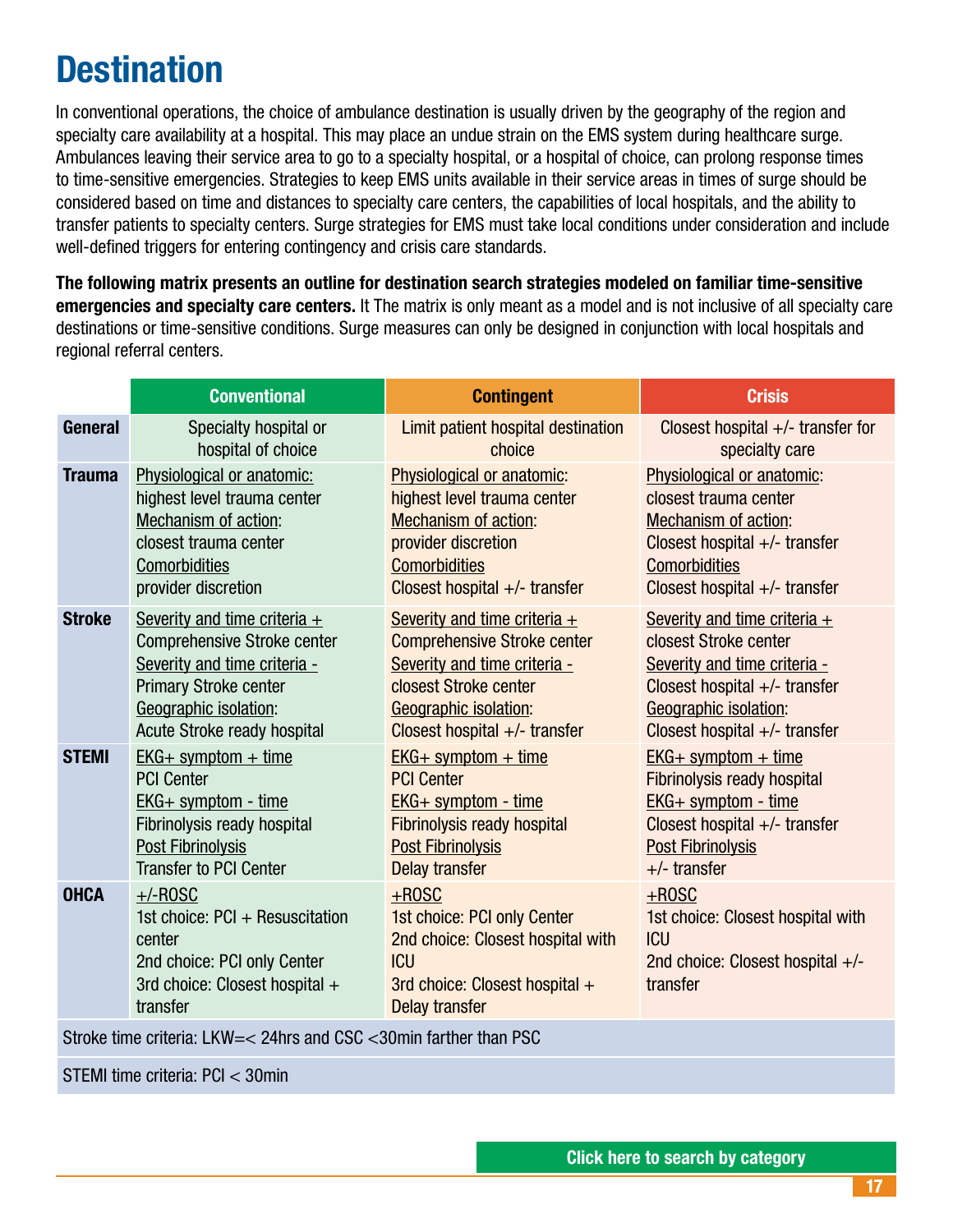# <span id="page-17-0"></span>Crisis are guidance for PPE

PPE Guidance for general healthcare personnel can be found at: [Interim Guidance: Use of Personal Protective Equipment](https://sharedsystems.dhsoha.state.or.us/DHSForms/Served/le2288t.pdf)

### **Conventional**

PPE supply is not constrained. Follow usual practices and procedures for PPE.

### **Contingent**

#### Tier 1

Healthcare workers evaluating or treating patients with suspect or known COVID-19 should use (National Institute for Occupational Safety and Health) NIOSH-approved PPE.

Prioritize use of PPE by the type of activity required for patient care and the associated risk of transmission (e.g. reserving N95 use for aerosol-generating procedures, rather than as a replacement for surgical masks).

When available, consider use of medical-grade PPE manufactured for COVID-19 response.

Consider using protective equipment designed for use in other industries and determined by federal regulatory agencies to provide adequate protection in a healthcare setting. [FDA-issued Emergency Use Authorizations](https://www.fda.gov/media/135763/download) (EUA) on March 2 and March 27 allows for use of filtering facepiece respirators (including N95s) and of powered air-purifying respirators (PAPRs).

#### Tier 2

Extended use of respiratory PPE and eye protection, particularly for those Health Care Providers (HCP) providing care to those with acute respiratory symptoms. Note: CDC recommends discarding N95s after use during aerosolgenerating procedures. This guidance might change due to recent federal guidance about possible re-use after decontamination. Current Centers for Disease Control and Prevention (CDC) guidance is [here](http://www.cdc.gov/niosh/topics/hcwcontrols/recommendedguidanceextuse.html).

CDC outlines other considerations around extended use [here](http://www.cdc.gov/coronavirus/2019-ncov/infection-control/control-recommendations.html).

Secondary coverage of medical-grade respiratory protection with a face shield or possibly a cloth fabric mask to avoid contamination of the medical-grade PPE; if cloth mask is used, discard or launder after each use

Decontamination of PPE through a process that destroys pathogens and leaves integrity of PPE intact. Consider use of decontamination systems approved by FDA under EUAs to decontaminate compatible NIOSH-approved N95 or N95-equivalent respirators for subsequent limited re-use. At this time, several decontamination systems have received EUAs. NIOSH-approved respirators only retain their NIOSH approval status after decontamination if the respirator manufacturer permits decontamination with the specific system and cycle parameters used. For up-to-date information on FDA-approved decontamination systems, refer to FDA's [EUA information on PPE and](https://www.fda.gov/emergency-preparedness-and-response/mcm-legal-regulatory-and-policy-framework/emergency-use-authorization#covidppe)  [related devices](https://www.fda.gov/emergency-preparedness-and-response/mcm-legal-regulatory-and-policy-framework/emergency-use-authorization#covidppe).

Extended use or decontamination may change the shape of a disposable respirator and affect fit. Perform a seal check at each use and discard if the seal check is unsuccessful.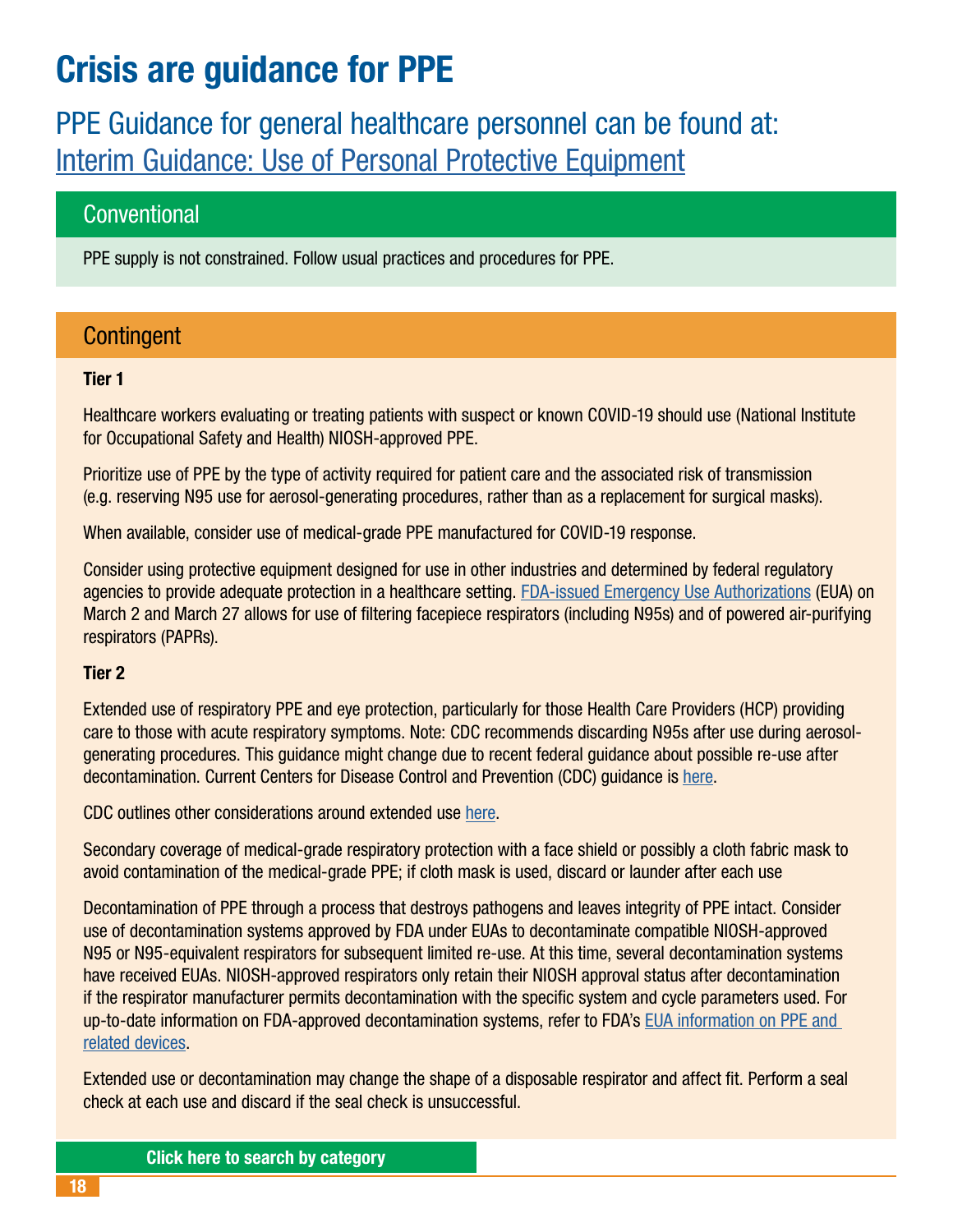### **Crisis**

#### Tier 3

Consider using PPE beyond the manufacturer-designated shelf life in settings with a lower risk of transmission (e.g., non-surgical)

First inspect PPE and confirm it is intact and without visible defect. If there are concerns (such as degraded materials or visible tears), discard the product.

Consider re-using surgical masks during care for multiple patients for activities with low transmission risk (e.g. dispensing medications or other activities that don't involve close, direct contact with patients). In this situation, practice proper hand hygiene and avoid touching mask to prevent contamination. If contamination occurs, remove and discard mask.

Re-using N95 or similar disposable respirators without decontamination as outlined [here.](http://www.cdc.gov/niosh/topics/hcwcontrols/recommendedguidanceextuse.html)

#### Tier 4

If no surgical masks or gowns are available, see CDC's Considerations for Selecting Protective Clothing used in [Healthcare for Protection against Microorganisms in Blood and Body Fluids.](https://www.cdc.gov/niosh/npptl/topics/protectiveclothing/default.html)

OSHA has issued [standards and recommendations](https://www.osha.gov/SLTC/covid-19/standards.html) for protective clothing based on fluid barrier properties.

Using re-purposed items as PPE: swim masks, gas masks; industrial or sports goggles or eye protectors; plastic ponchos or garbage bags.

Using self-made or locally produced PPE with characteristics that suggest efficacy in providing necessary level of infection prevention.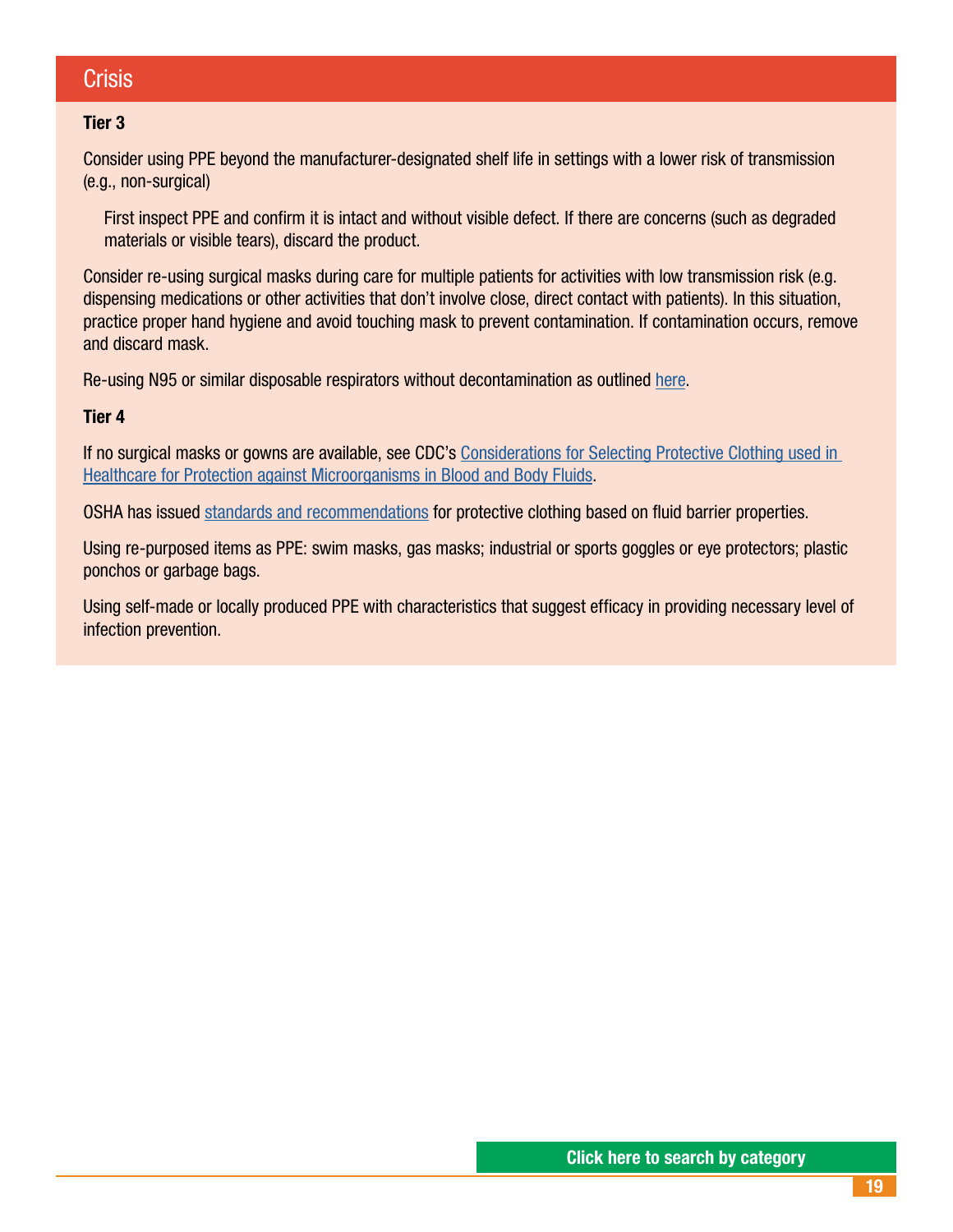# <span id="page-19-0"></span>Oregon Crisis Care Guidelines — Changes to Level of Care

The following guidance is offered to change level of care during a COVID-19 pandemic. This guidance is based on emerging and changing best practices, and offers options that could be implemented at a local level. Application of the guidance will vary by system as feasible and appropriate, depending onbased on the your system, structure, and resources availability, feasibility and appropriateness.

### Contingent Care Guidance

#### Universal Patient Care

Refer to directions on triage and initial patient contact.

If the patient has a suspected or known COVID-19 infection, fluid administration should be minimized, unless otherwise medically indicated (e.g., abnormal vital signs, tachycardia, hypotension, significant dehydration with vomiting or diarrhea, SBP <90 or MAP <65).

#### Respiratory Distress

Nebulized medications should be used as a last resort. Consider other appropriate treatments first. However, a patient with severe respiratory distress and wheezing can still receive nebulized treatments. Perform treatments on scene and consider performing outside, if possible. Treatments should not be performed during transport. Consider delaying transport if you need to administer nebulizer treatments to minimize exposure of EMS personnel.

If available, use an albuterol Metered Dose Inhaler (MDI) in lieu of nebulizer treatments. If patient has own MDI, bring it with you for use en route. Four (4) puff dose of an albuterol MDI is equivalent to one (1) nebulized treatment; if available, use a spacer. If the patient has a spacer at home, bring it with you.

If MDI treatment is not sufficient, instead of nebulized treatments for asthma or wheezing, consider:

- Epinephrine
	- » Adults: 0.3mg 0.5 mg Epi 1:1000 IM every 5 minutes, repeated once
	- » Pediatrics:
		- $\sim$  < 30 kg 0.15 (0.15 ml) mg IM, up to 0.3 mg, every 20 minutes for 3 doses
		- $\approx$  > 30 kg 0.3 (0.3 ml) mg IM, up to 0.3 mg, every 20 minutes for 3 doses
	- » Consider using lower doses (0.1 0.3 mg IM) for patients  $> 40$  years old or with known coronary artery disease.
- Magnesium:
	- » Adults: 2 grams IV over 20 minutes
	- » Pediatrics: 50 mg/kg up to 2 grams IV over 20 minutes
- Terbutaline (1mg/ml)
	- » Adults: 0.25 mg subcutaneously, PRN every 20 minutes for 3 doses.
	- » Pediatrics: 0.01 mg/kg subcutaneously (MAX 0.25 per dose), PRN every 20 minutes for 3 doses.
- Dexamethasone:
	- » Adult: 10 mg IV/IM/PO
	- » Pediatrics: 0.6 mg/kg IV/IM/PO to a maximum of 10 mg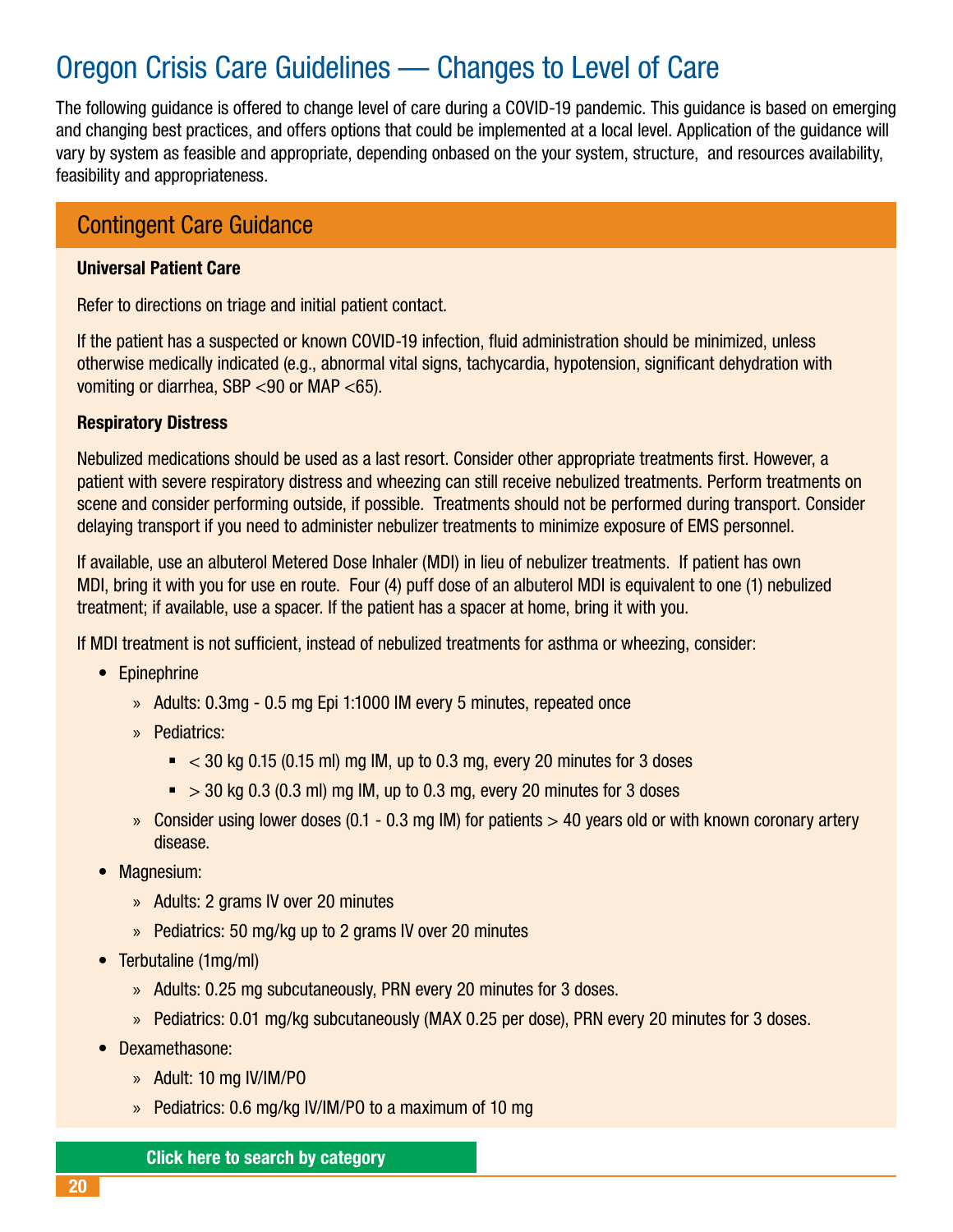### Contingent Care Guidance

If not receiving inhaled treatment and if tolerated, patient should be masked throughout transport. Maximize area ventilation during transport of these patients. As able, open doors; use exhaust fans; ensure ambulance cab and patient care areas are NOT set to recirculate air; and ensure mobile vents are angled down and toward the back of the ambulance, etc.

Bag Vale Mask (BVMs) should be equipped with Viral/HEPA filters, as available.

#### General Airway Protocols

The most experienced airway provider with highest level of comfort and likelihood of first-pass success should assume control of airway management in known or suspected COVID-19 patients.

The use of Super Gliotic Airways (SGA)s is considered a continuously aerosolizing procedure.

When using a BVM, a viral/HEPA filter must be placed between the mask and the bag, if available.

#### NIPPV (CPAP/BiPAP)

This should be considered an aerosolizing procedure when performing advanced airway management and EMS should don appropriate PPE. Viral/HEPA filter should be used on NIPPV machines. Attempt to minimize performance of this procedure (only when needed for respiratory distress.)

#### Advanced Airway Management

If a patient responds to supplemental oxygen (nasal canula or non-rebreathing mask, but continues to have hypoxia, does not have severe respiratory distress and can maintain an adequate airway, consider deferring advanced airway management to the hospital and notify the Emergency Department (ED) of a potential need for airway management upon arrival.

The preferred pre-oxygenation method, for perfusing patients, is with a BVM with proper facemask-seal with viral/ HEPA filter. Consider Delayed Sequence Intubation (DSI) as the preferred method of intubation if unable to achieve proper pre-oxygenation levels. If no issue with pre-oxygenation, Rapid Sequence Intubation (RSI) can be used.

In perfusing patients, do not squeeze BVM bag before intubation attempt but hold facemask with good two-handed technique with PEEP set at 5-10 cm H2O until initiating advanced airway attempt to maximize recruitment of alveoli.

In perfusing patients with no or inadequate respiratory effort, bag patient at a standard rate.

For patients in cardiac arrest, bag patient per standard cardiac arrest protocol.

Ensure viral/HEPA filter is attached to BVM before intubation attempt, if available.

Intubation with video laryngoscopy (VL) and bougie is strongly preferred over direct laryngoscopy (DL). This is to maximize the distance from patient and limit exposure.

Depending on your local/agency volume, level of experience, comfort and first-pass success rate, endotracheal

#### **Narcan**

If EMS personnel have the ability to administer IM/IV naloxone, this should be performed instead of administration of IN naloxone. If personnel administer IN Narcan, don appropriate PPE including gloves, mask and eye protection.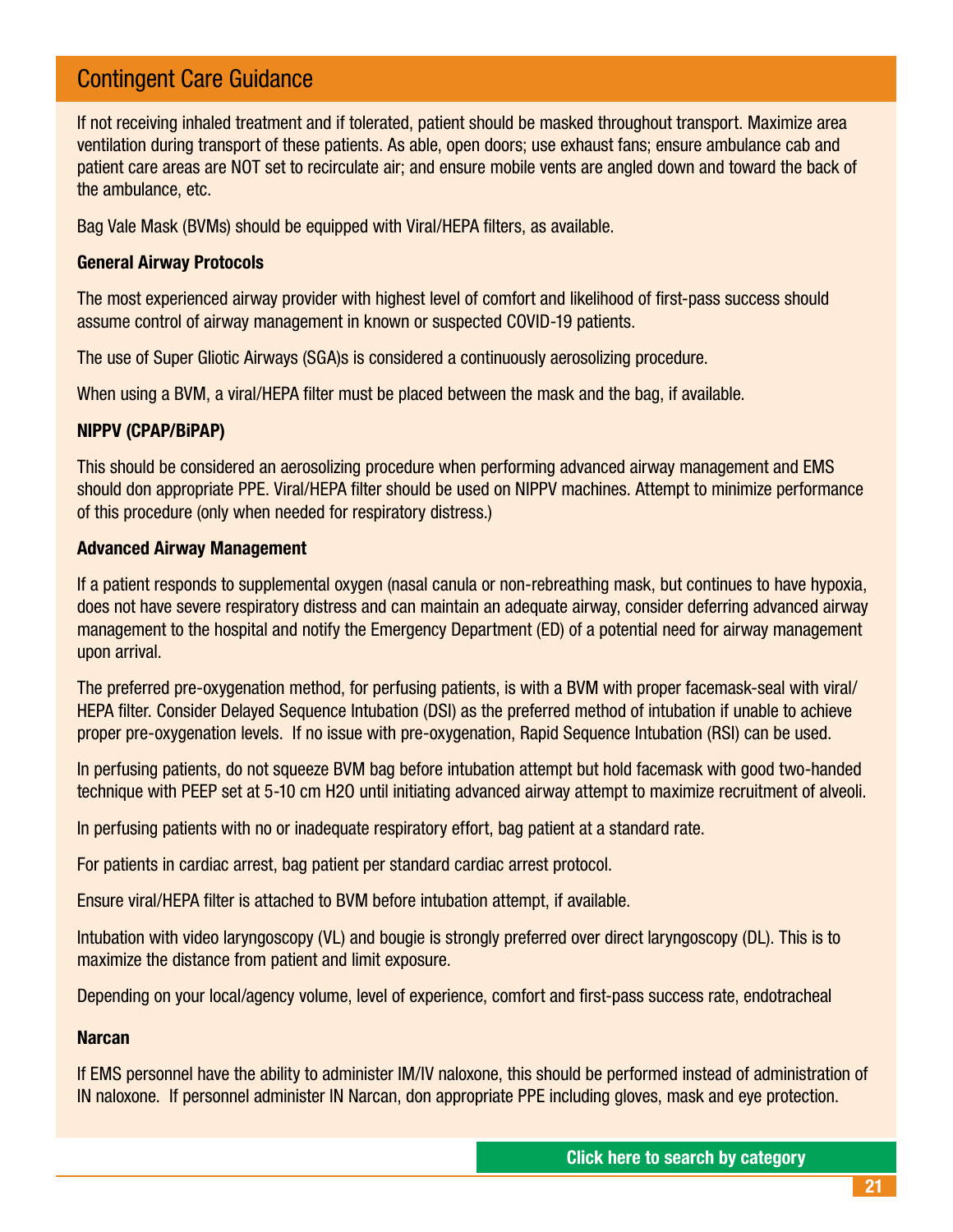### Contingent Care Guidance

#### Cardiac Arrest

All cardiac arrest patients should be considered potential COVID-19 patients, and appropriate PPE and precautions should be used. CPR should not be initiated and patient care area should not be entered before appropriate PPE is donned. The first person who has donned PPE should initiate chest compressions.

EMS crews should not actively transport patients in cardiac arrest with ongoing CPR. If deemed appropriate, EMS should treat cardiac arrest on scene per ACLS protocols.

Do not pause compressions to establish an airway. If ROSC is achieved, steps should be taken post cardiac arrest to stabilize the patient for transport to ED for at least 10 minutes prior to transport, including EKG, advanced airway management, repeat vitals, establishing vascular access, ensure adequate MAP >65, etc.

Cardiac arrest during transport:

• Pull the ambulance to the side of the road, open all patient compartment doors, call for law enforcement backup for crowd/traffic management.

Be aware that the medical examiner can test patient for COVID-19 should a termination of resuscitation be made by EMS. This request should be relayed to law enforcement if EMS clears the scene prior to medical examiner arrival.

#### Crisis Care Guidance

#### Cardiac Arrest

When the prehospital EMS system and emergency departments are overwhelmed and resources severely limited, changes to the level of care provided to patients in cardiac arrest can be considered by the medical director including the following in escalating order. However, these should be considered in crisis care, not during normal operations, and should be a last resort when the care system is overwhelmed and resources are severely limited:

- After addressing reversable causes, consider early termination of resuscitation for patients in cardiac arrest with initial rhythm of asystole, especially unwitnessed arrest.
- After addressing reversable causes, consider early termination of resuscitation of patients in cardiac arrest with initial rhythm of Pulseless Electrical Activity (PEA), especially unwitnessed arrest.
- Consider limiting the number of rounds of CPR performed for Vfib/Vtach (i.e., early termination of resuscitation), if a patient has not obtained Return of Spontaneous Circulation (ROSC) after standard ACLS care, including defibrillation and administration of medications.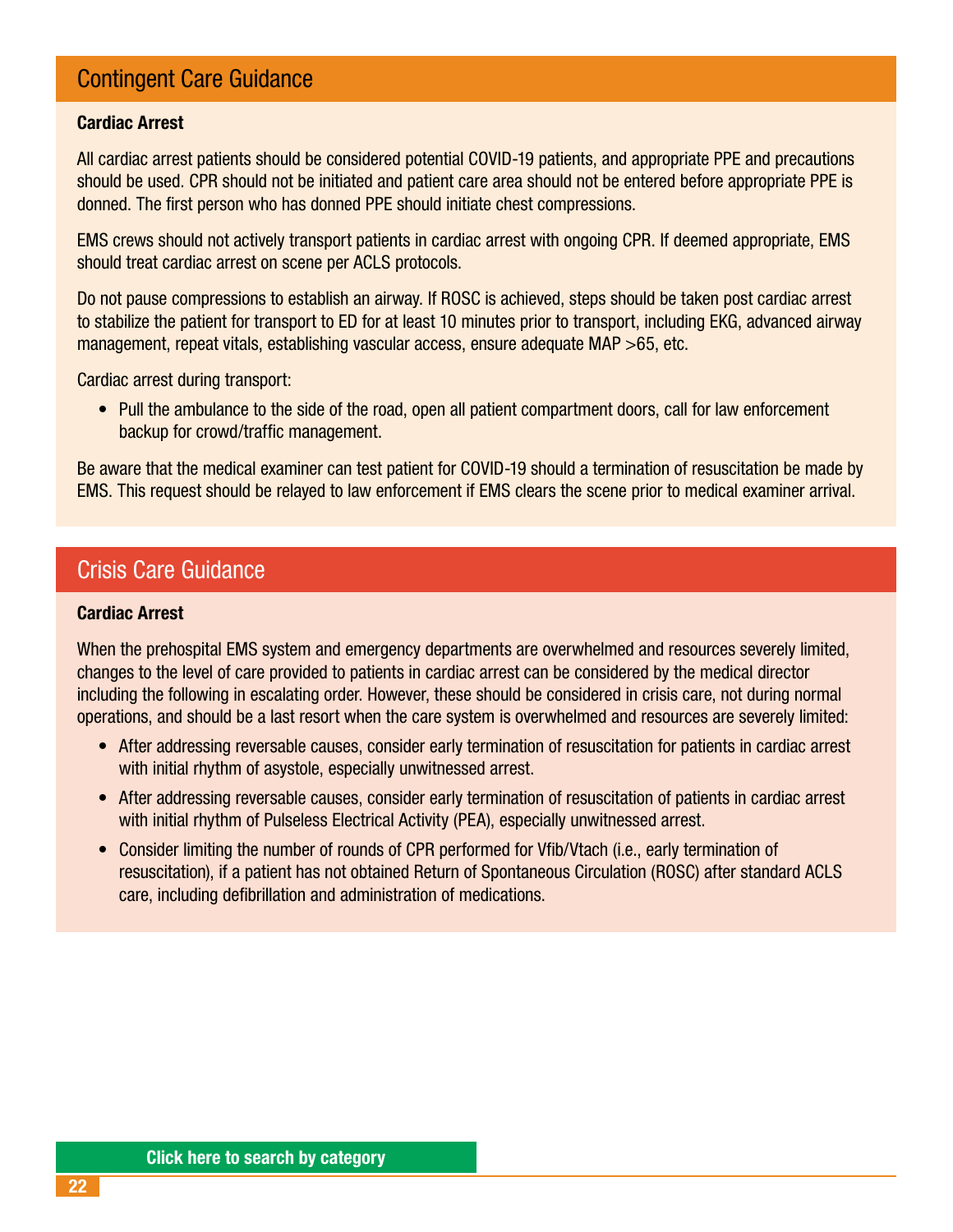# <span id="page-22-0"></span>Regulation of emergency medical services

To ensure public safety and public health, the Sstate of Oregon regulates several aspects of the healthcare system including emergency medical services and trauma. These regulations take the form of statutes passed by the legislature, and rules declared by the executive branch through processes directed by the Secretary of State. Broad categories of EMS regulation apply to individual providers, ambulance agencies, and ambulance vehicles. There is also regulation for counties as to how they make ambulance service plans to ensure efficient provision of ambulance services. Ambulance service is considered essential infrastructure in the state of Oregon. While rules may be waived or suspended under certain circumstances, such as a public health emergency, statutes can only be changed by the legislature. Since statutes are meant to protect the public, and not hinder entities who, in good faith, are trying to help people, they usually contain some language to allow for emergencies, and unusual situations.

682.079 Power of Oregon Health Authority to grant exemptions or variances rules the following: (1)(a) The Oregon Health Authority may grant exemptions or variances from one or more of the requirements of ORS 820.330 to 820.380 or this chapter or the rules adopted under ORS 820.330 to 820.380 or this chapter to any class of vehicles if the authority finds that compliance with the requirement or requirements is inappropriate:.

(b) Exemptions or variances granted under this subsection may be limited in time or may be conditioned as the authority considers necessary to protect the public welfare.

If exceptions to rule might be needed to protect the public welfare, these should be identified by agencies during conventional operations with plans and triggers put in place about when to enter contingency and crisis operations. This should be coordinated with the appropriate government agency. In the case of ambulance agencies, this might include OHA or Oregon Medical Board (OMB). State regulatory agencies may choose to preemptively grant exceptions or variance in anticipation of need. Early in the pandemic (March/April) OHA did this for provider licensing, as did the OMB for scope of practice. See below for specific rules.

#### [OHA Emergency rule for temporary providers licensing](https://www.oregon.gov/oha/PH/PROVIDERPARTNERRESOURCES/EMSTRAUMASYSTEMS/Documents/Rules%20and%20Statutes/OAR3332650058_TemporaryRuleProvisionalLicense.pdf)

#### [OMB Emergency rule for scope of practice](https://www.oregon.gov/omb/statutesrules/Documents/847-035-0032.pdf)

In addition to exceptions and waivers, state regulatory agencies have discretion in the enforcement of regulations, should adherence to those regulations interfere with the public good.

As well as state statutes and rules, county and city ordinances should be considered in planning for medical surge. Issues of cross jurisdictional response, response standards, and mutual aid are key in planning for contingent and crisis standards. Implementing these steps may require coordinating with county government regarding standards of the ambulance service area plan, or other local ordinances. Implementing crisis standards of care should be done in conjunction with the County EMS authority, and the local public health authority.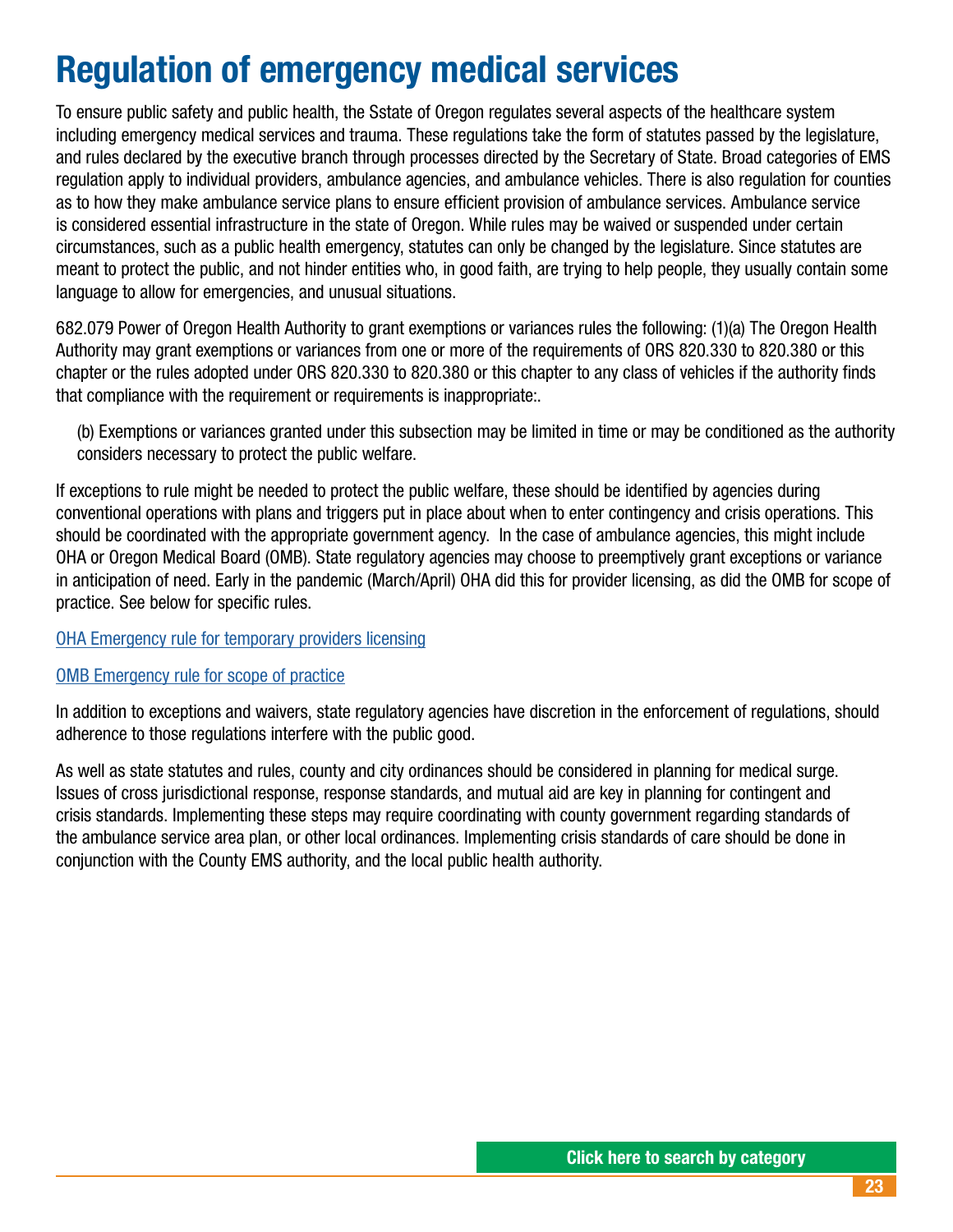# Workgroup members

### Oregon Health Authority

- David Lehrfeld
- Elizabeth Heckathorn
- Stella Rausch-Scott

### Oregon Dept. of Administrative Services

• William Chapman

### Oregon State Ambulance Association

• Shawn Baird

### Oregon Association of Public-Safety Communications Officials/ National Emergency Number Association

• Mike Fletcher

### Oregon Chapter of the National Association of EMS Physicians

- John Turner
- Terri Schmidt

### Oregon Fire Chiefs Association

- JoAnna Kamppi
- Anne Raven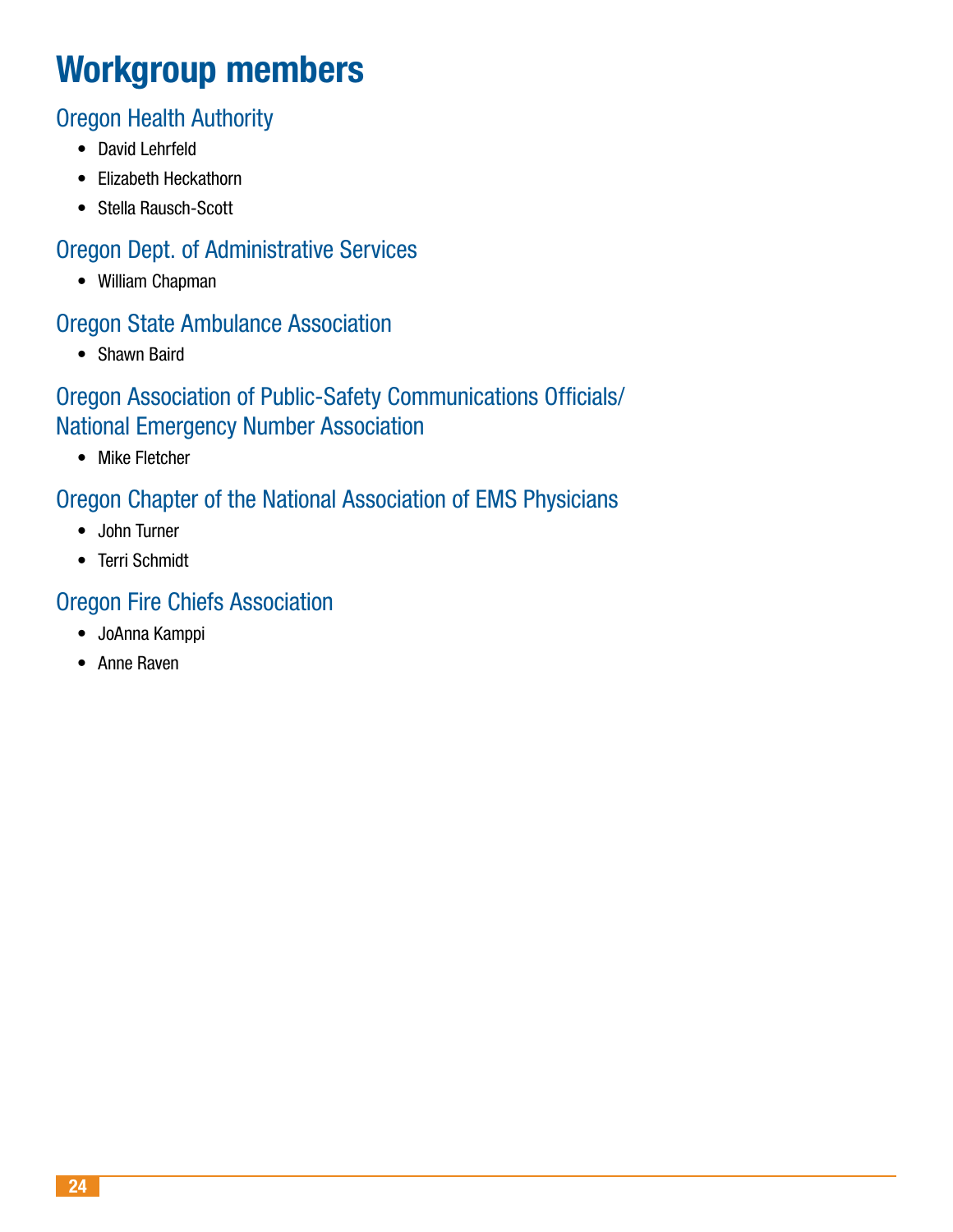# Appendix 1

| <b>EMS</b>   | <b>Emergency Medical Services</b>                         |
|--------------|-----------------------------------------------------------|
| <b>EIDS</b>  | <b>Emerging Infectious Diseases Screening</b>             |
| PSAP         | <b>Public Safety Answering Point</b>                      |
| ASA          | <b>Ambulance Service Area</b>                             |
| <b>MPDS</b>  | <b>Medical Priority Dispatch System</b>                   |
| LPHA         | <b>Local Public Health Authority</b>                      |
| ACI          | All Caller Interrogation                                  |
| <b>PAI</b>   | <b>Pre-Arrival Instructions</b>                           |
| <b>APCO</b>  | Association of Public-Safety Communications Officials     |
| EMD          | <b>Electronic Medical Dispatch</b>                        |
| CAD          | <b>Computer Aided Dispatch</b>                            |
| <b>BLS</b>   | <b>Basic Life Support</b>                                 |
| ALS          | <b>Advanced Life Support</b>                              |
| BC           | <b>Battalion Commander</b>                                |
| <b>OSFM</b>  | Office of the State Fire Marshal                          |
| <b>OEM</b>   | <b>Office of Emergency Management</b>                     |
| EMT          | <b>Emergency Medical Technician</b>                       |
| <b>OHA</b>   | <b>Oregon Health Authority</b>                            |
| <b>CDC</b>   | <b>Center for Disease Control</b>                         |
| EUA          | <b>Emergency Use Authorization</b>                        |
| <b>NIOSH</b> | The National Institute for Occupational Safety and Health |
| <b>BVM</b>   | <b>Bag Vale Mask</b>                                      |
| <b>SGA</b>   | <b>Super Glottic Airway</b>                               |
| <b>NIPPV</b> | Non-Invasive Positive Pressure Ventilation                |
| CPAP/BiPAP   | <b>Continuous Positive Airway Pressure</b>                |
| DSI          | <b>Delayed Sequence Intubation</b>                        |
| <b>RSI</b>   | <b>Rapid Sequence Intubation</b>                          |
| <b>PEA</b>   | <b>Pulseless Electrical Activity</b>                      |
| <b>ROSC</b>  | <b>Return of Spontaneous Circulation</b>                  |
| <b>OMB</b>   | <b>Oregon Medical Board</b>                               |
| <b>CMS</b>   | <b>Center for Medicare Services</b>                       |
| <b>PPE</b>   | <b>Personal Protective Equipment</b>                      |